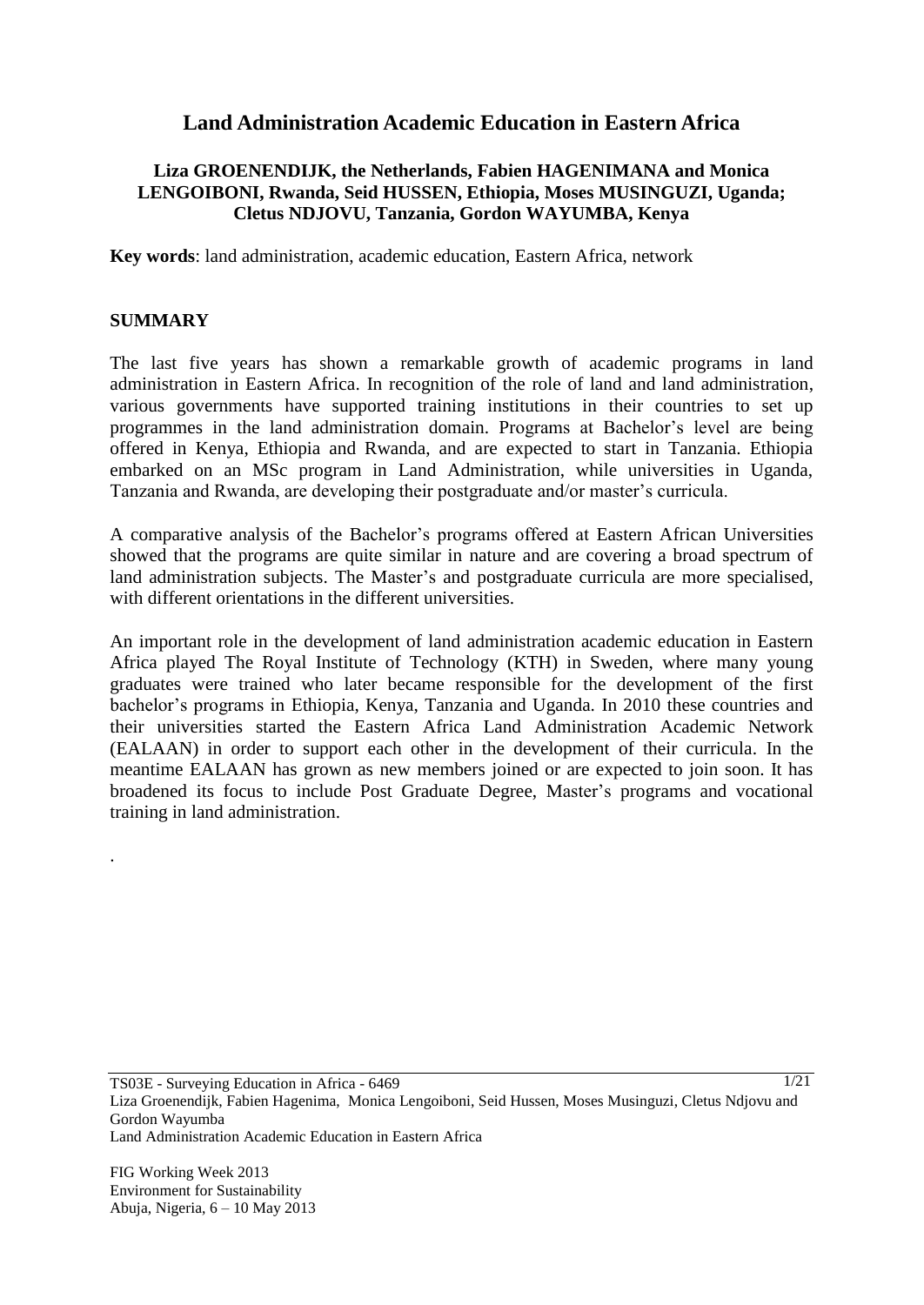# **Land Administration Academic Education in Eastern Africa**

## **Liza GROENENDIJK, the Netherlands, Fabien HAGENIMANA and Monica LENGOIBONI, Rwanda, Seid HUSSEN, Ethiopia, Moses MUSINGUZI, Uganda; Cletus NDJOVU, Tanzania, Gordon WAYUMBA, Kenya**

#### **1. INTRODUCTION**

The last five-year period has shown a remarkable growth of academic programs in land administration in various Eastern African countries. In recognition of the role of land and land administration in development, various governments have supported training institutions in their countries to set up programmes that are relevant and up to date as far as land administration, operations and management of institutions is concerned. Land administration programs at Bachelor"s level are being offered in Kenya, Ethiopia and Rwanda, and are expected to start in Tanzania. Ethiopia embarked on an MSc program in Land Administration, while universities in other countries, such as Uganda, Tanzania and Rwanda, are developing their postgraduate and/or master's curricula.

Responsible for growth of land administration academic education in Eastern Africa are to a large extend young graduates of the international Master of Science Programme in Real Estate Development and Financial Services- Specialisation in Land Management, at The Royal Institute of Technology (KTH) in Sweden. Funded by SIDA, KTH has been supporting the development of national Bachelor of Science Programmes in Land Administration at four universities in Eastern Africa: Bahir Dar University (Ethiopia), Kenya Polytechnic University College (Kenya), Ardhi University (Tanzania) and Makerere University (Uganda).

When in 2010 the SIDA capacity building program ended, the four universities involved decided to continue to work together in order to harmonise their BSc programs in Land Administration. This marked the beginning of a regional network of universities in Eastern Africa offering academic education in Land Administration: the Eastern Africa Land Administration Academic Network (EALAAN). In the meantime other universities in the region started academic programs in Land Administration such as INES Ruhengeri in Rwanda and the National University Rwanda (NUR), and Woldia University in Ethiopia.

The paper will start with an overview of the main land administration academic programs offered by universities in Eastern Africa: Ethiopia, Kenya, Rwanda, Tanzania and Uganda. These country cases will be followed by a comparative analysis of their academic programs. The paper concludes with the role of the Eastern Africa Land Administration Academic Network in fostering the growth of land administration education and research.

Liza Groenendijk, Fabien Hagenima, Monica Lengoiboni, Seid Hussen, Moses Musinguzi, Cletus Ndjovu and Gordon Wayumba

Land Administration Academic Education in Eastern Africa

TS03E - Surveying Education in Africa - 6469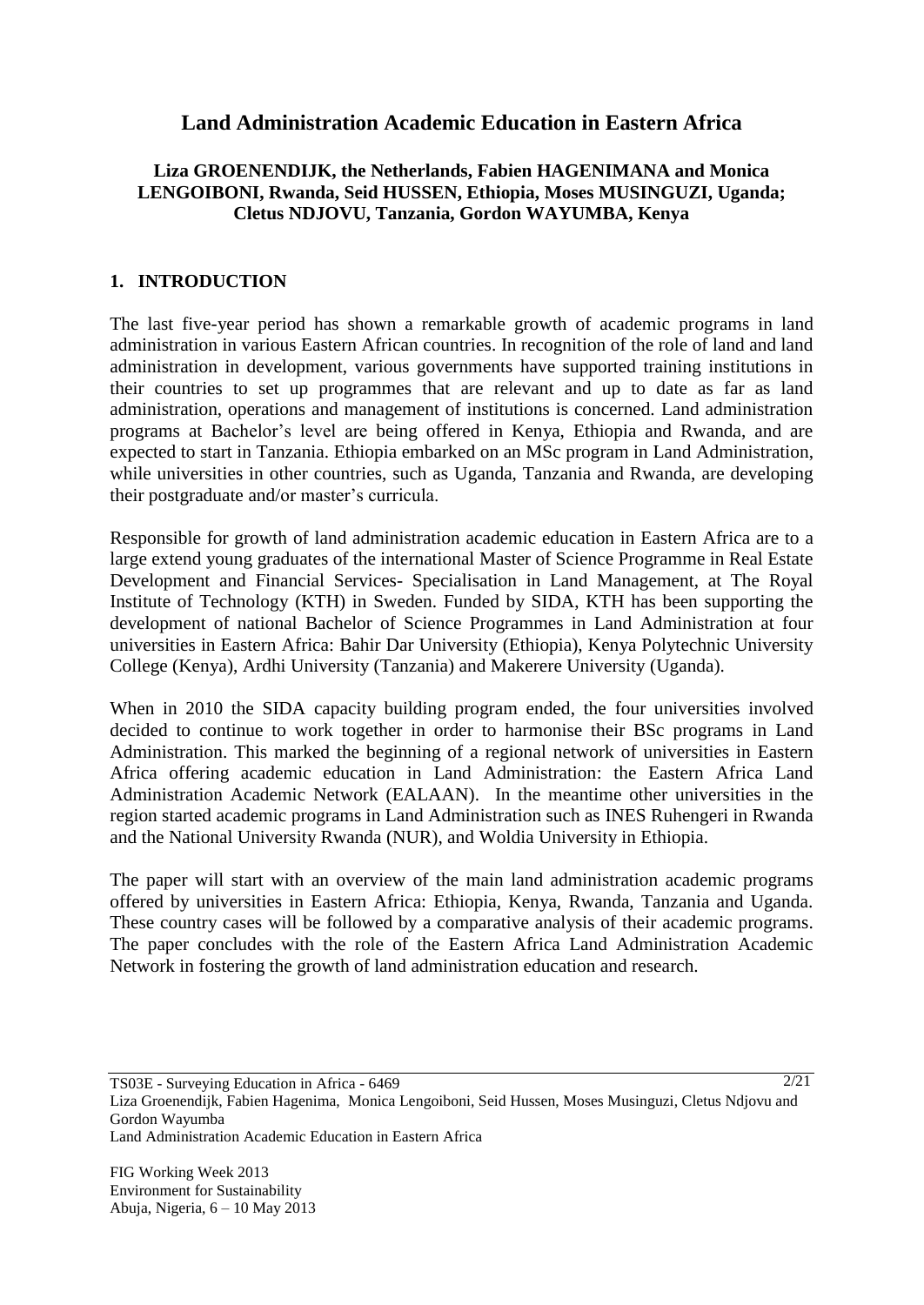## **2. COUNTRY CASE ETHIOPIA**

## **2.1 Introduction**

Ethiopia is an agrarian country located in the horn of Africa. It is a land locked country with a total area of about 1.128 million kilo meter square. Ethiopia with high plateau having central mountain range divided by the Great Rift Valley enjoys a tropical monsoon climate with topographic induced variation. It is the source of Blue Nile. According to the 2007 Population and Housing Census, Ethiopia has an estimated total population of 74 million, with 84% of the total population living in the rural areas.

Several government policies and strategies had been implemented in the past to solve the problems related to land and land tenure. However, past efforts to manage the land and solve the problems of land degradation did not bring about significant results. Many people argued that the problem of land degradation was aggravated by lack of proper land use and administration policies. Thus, the Federal Democratic Republic of Ethiopia enacted the Rural Land Administration Proclamation (1997) which made provision for the issuance of land administration and use law by each regional state. After the enactment of this proclamation at Federal level, Amhara National Regional State (ANRS) issued a proclamation in 2000 to determine the administration and use of the rural land in the region. The objectives of the land administration and land use proclamation are directed towards enabling the peasant to work for sustainable development and tenure security.

To implement the land administration and land use policy and in order to guide, adjust and follow up the implementation of related policies and proclamations, ANRS established the Environmental Protection, Land Administration & Use Authority (EPLAUA) in 2000.

#### **2.2 The need for land administration education in Ethiopia**

Commencing the implementation of land administration system and analysing the activities involved, EPLAUA realized that the shortage of trained manpower in the field of land administration is one of the critical constraints that should be addressed immediately. Experts are needed for the work with real property-related topics in rural as well as urban areas, including an expected private sector. Qualified manpower is mainly needed in the fields of;

- Legal system related to land and tenure security;
- Cadastral survey and land registration
- Land information system
- Real property registration
- Valuation of land related resources
- Development of infrastructure and Governance of commons.

EPLAUA, by now changed into Bureau of Environmental Protection, Land Administration and Use (BoEPLAU), approached Bahir Dar University (BDU) to discuss the possibility of starting academic education in Land Administration.

TS03E - Surveying Education in Africa - 6469 Liza Groenendijk, Fabien Hagenima, Monica Lengoiboni, Seid Hussen, Moses Musinguzi, Cletus Ndjovu and Gordon Wayumba Land Administration Academic Education in Eastern Africa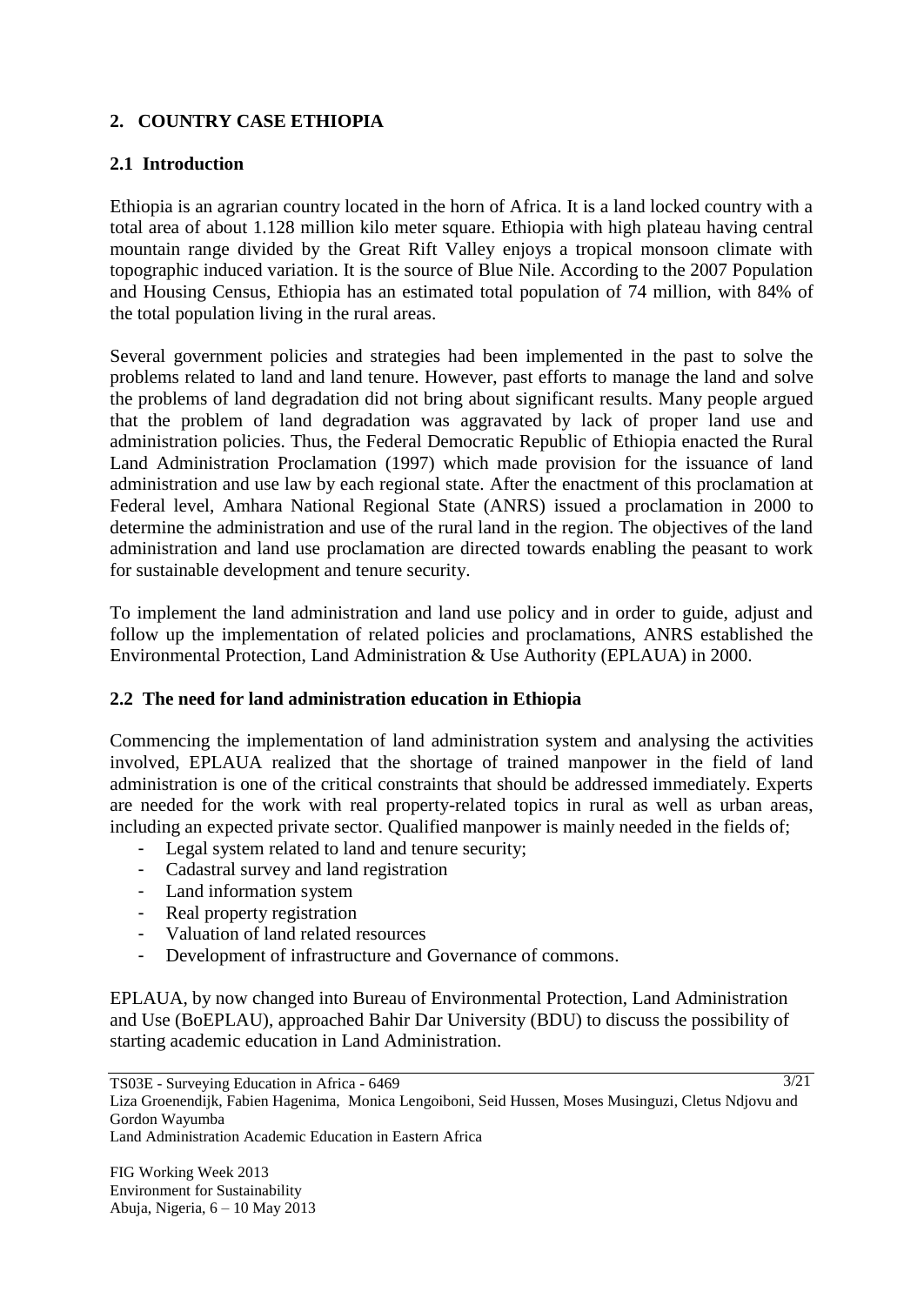## **2.3 Start of land administration education at Bahir Dar University**

## 2.3.1 Capacity building at KTH

In order to have international experience in land administration, BDU contracted the Royal Institute of Technology (KTH) in Stockholm, Sweden. The collaboration programme with KTH started in 2004 within the on-going SIDA Amhara Rural Development Programme (SARDP). The aim of this collaboration was to educate teachers at BDU, with the clear intention to start an education programme in Land Administration. The collaboration started by upgrading some of the existing staff to Master"s level. For the intakes from 2004 up to 2008, BDU staffs have been admitted for the MSc in Land Administration programme at KTH. Since 2006 BDU staffs have also attended the MSc in Geodesy and Geomatics programme at KTH. In addition, KTH has trained staff from EPLAUA.

#### 2.3.2 Start of the Bachelor of Science and Master of Science programs

A curriculum for a 4 year Bachelor of Science (BSc) programme in Land Administration was developed jointly by BDU, KTH and EPLAUA and BDU started a four year BSc education programme in Land Administration for regular students in 2006 under the Faculty of Law. In 2012 the BDU started MSc education in Land Administration and Management.

#### **2.4 Students and staff**

#### 2.4.1 Bachelor's program

BDU started in September 2006 with the first intake of 60 students of which 42 have graduated in July 2010. 54 and 52 students graduated in July 2011 and 2012 respectively from the second and third batch students. The intake of 2009 was 130 students and of whom 113 students have completed their third year study. The intake of 2010 was 60 students of which 52 completed their second year study and the intake of 2011 was 59 students of which 55 students completed their first year study. The intake of 2012 is 120 students. The total number of students in the regular programmes is now 340 excluding graduated students.

The B.Sc. programme in Land Administration is also provided as distance education and evening programme for students who cannot attend the regular classes. The distance programme and the extension (evening) programme started in October 2008.

#### 2.4.2 The Master of Science program

It has also 10 first year MSc students who are from both the rural and urban land administration sector.

Liza Groenendijk, Fabien Hagenima, Monica Lengoiboni, Seid Hussen, Moses Musinguzi, Cletus Ndjovu and Gordon Wayumba

Land Administration Academic Education in Eastern Africa

TS03E - Surveying Education in Africa - 6469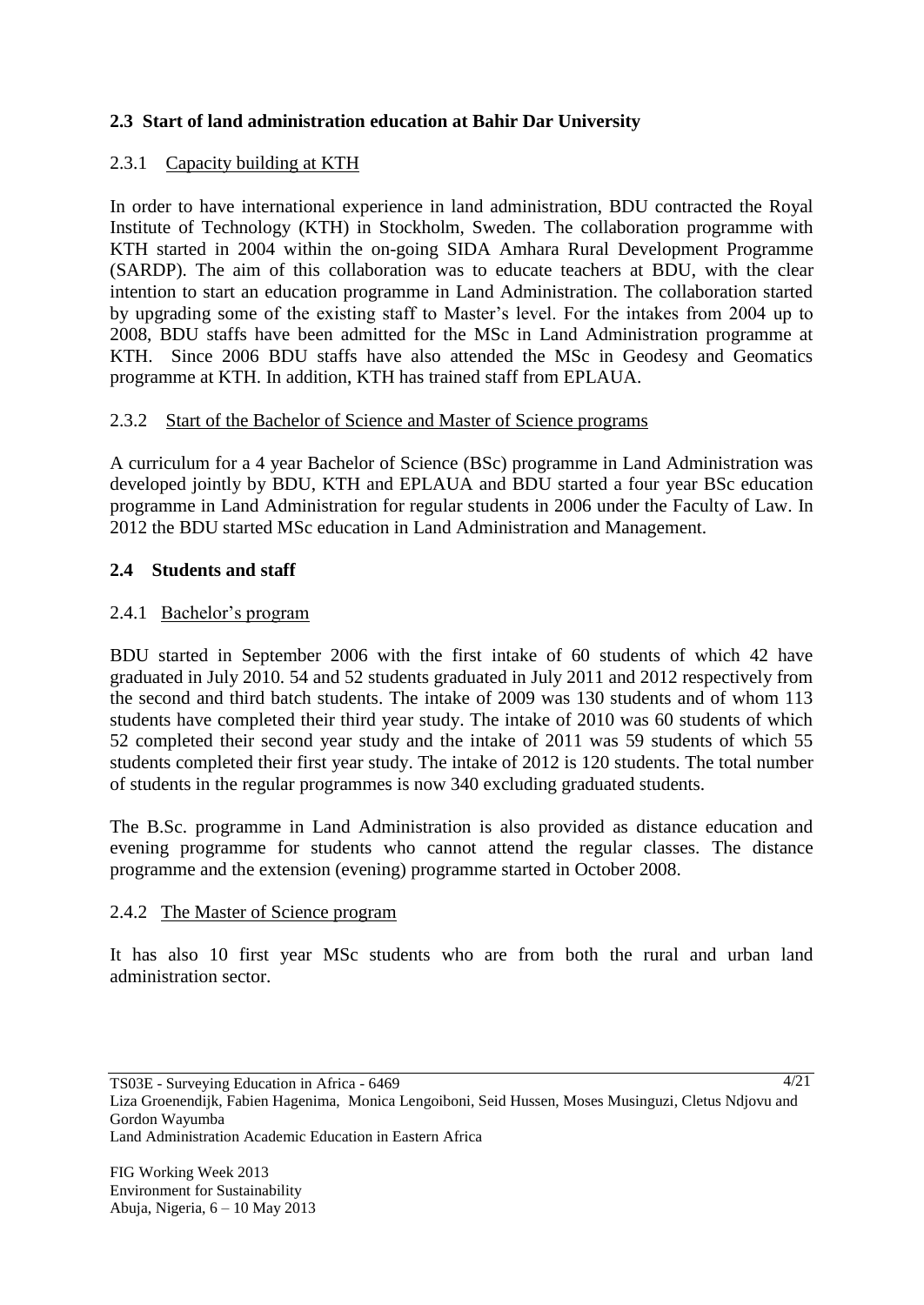## 2.4.3 Staffing

The land administration program is offered by the Institute for Land Administration (ILA) of BDU. The institute delivers multidisciplinary courses classified into four main tracks, namely Surveying, Law, Economics and Land Management tracks. The staff members, therefore, have the different background fields of Economics, Civil Engineering, Law, Geography, GIS, Geodesy, Surveying, Urban Planning, Urban Management and Natural Resources to fulfil the diverse requirement of these courses.

#### *Active Staffs*

- 3 Assistant Professors,
- 7 Lecturers with MSc in Land Administration, 2 Lecturers with MSc in Geodesy and Geoinformatics, 2 lecturers with MSc in GIS and 1 Lecturer with MA in Urban Management, 1 Lecturer with MSc in Urban Design
- 2 Surveying Technical Assistants
- 2 IT Technical Assistants

## *Staff Members under Study*

- Following PhD studies: 3 PhD students in Land Administration in Sweden, 1 PhD student in GIS at ITC of the Netherlands, 1 PhD student in Land Law in Melbourne University of Australia and 1 PhD student in the area of Informal Settlements in the UNISA (University of South Africa) distance programme
- Following MSc studies: 2 MSc students in Geodesy and Geomatics at KTH, Sweden, and 3 MSc students in Geodesy at Addis Ababa University, Ethiopia

# **2.5 Facilities**

BDU and ILA emphasize on the students" learning process, combining theoretical knowledge with practical skills. Modern surveying equipment has been purchased and is available for upto-date practical training. The computer laboratory rooms are equipped with ample workstations. Commercial GIS and imaging software are used in the Remote Sensing, Photogrammetry & Digital Mapping and GIS courses. A digital photogrammetric studio with 15 3D monitor workstations has been established recently. Several minibuses and land cruisers are available for fieldwork. The construction of the new campus, which ILA will share with the School of Law, is in its final stage and currently ILA is carrying out its activities in this campus.

#### **2.6 Support and partnership**

Since November 2007 KTH has been partner in the on-going "Establishment of the Institute of Land Administration, Bahir Dar University" project. The collaboration has been possible thanks to the support from the Swedish Government through SIDA. Inside the country, the Institute signed MoU with Bureau of Environmental Protection, Land Administration and Use (BoEPLAU) of ANRS, Bureau of Industry and Urban Development (BoIUD) of ANRS and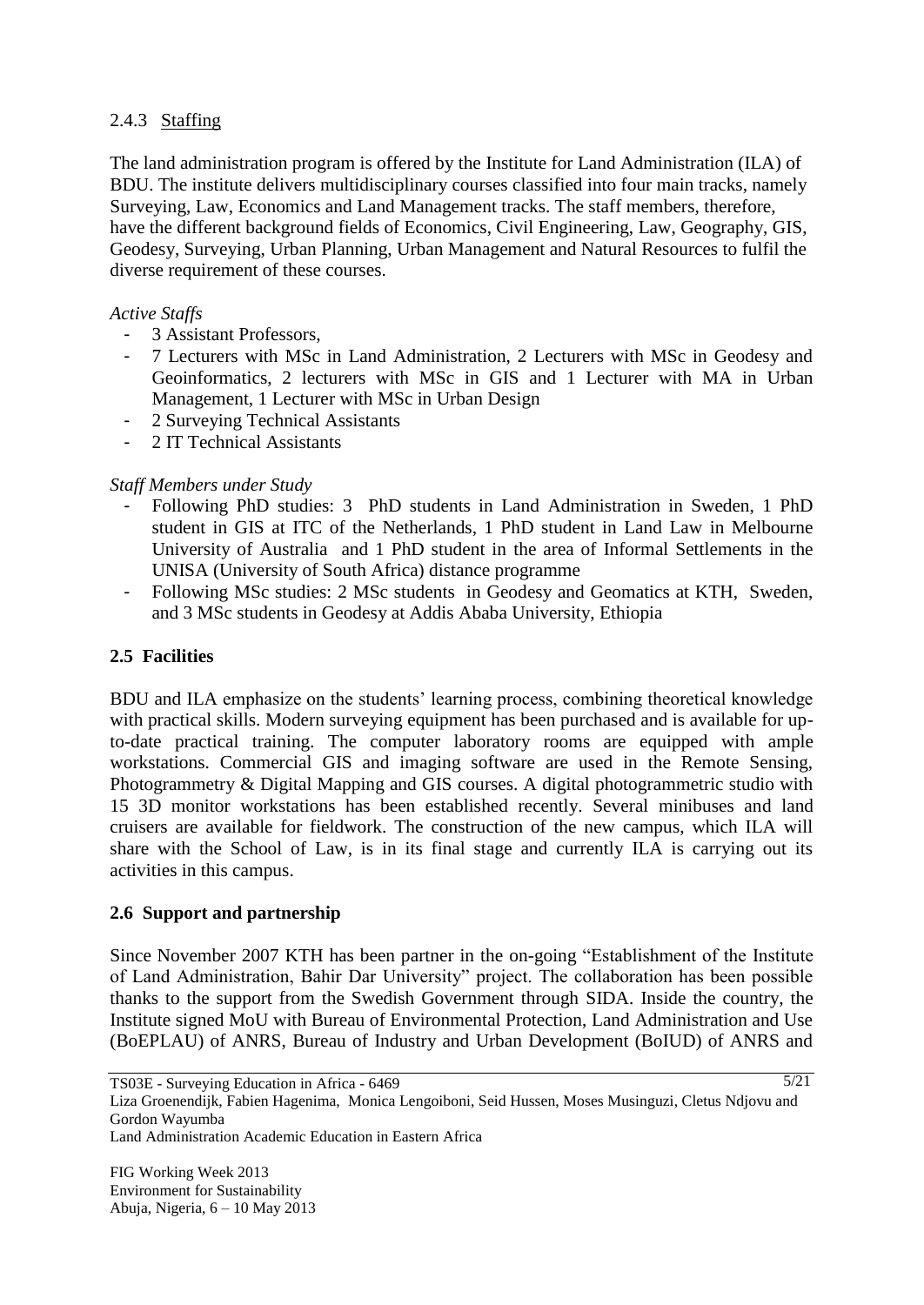Bahir Dar Municipality. In addition to this, ILA has signed MoU with Aalto University of Finland and INES of Rwanda. ILA is also an active participant of the Eastern African Land Administration Academic Network (EALAAN).

Woldia University, which is one of the nine public Universities established by the Ethiopian government in September 2011, started a similar BSc education programme Land Administration under the Faculty of Agriculture in October 2012 with 60 first year students.

## **2.7 Challenges**

It has been mentioned previously that ILA has been carrying out staff capacity development activity at Masters and PhD level inside the country and through sending staff members abroad. However, staff turnover is still the major challenge. The main reason is that the salary of lecturers and Professors in the University is low compared to the amount of salary outside the University system. As a result, there is out flow of staff members to secure good salary in NGOs and private organizations.

# **3. COUNTRY CASE KENYA**

# **3.1 Introduction**

Land is critical to the economic, social and cultural development of a country. In Kenya, land issues are emotive and have dominated the debate since independence in 1963. Indeed, the struggle for political independence from the colonial rule was closely linked to the fight for land rights. As a nation, Kenya therefore recognized at an early stage, the important role of experts in the acquisition, development, valuation, management and disposal of land.

The approaches of Land Administration processes and outputs have evolved with time. The same can be said of the training of landed professionals in Kenya. For example, the first courses addressing the issues of land management were launched in 1956 at the then Royal Technical College of East Africa (later the University of Nairobi) and was covered by two distinct schools:(i) The Department of Surveying and Photogrammetry in the Faculty of Engineering, and (ii) The Department of Land Development in the Faculty of Architecture, Design and Development. These two departments have generally been the main source of land management graduates. While the Department of Land Development concentrated more on the Valuation and Management of land, the Department of Surveying and Photogrammetry tended to be more technical but with a stronger leaning to cadastral surveying.

# **3.2 The need for Land Administration in Kenya**

Land Administration for sustainable development should be consistent with the historical, economic and social background of a country. This calls for a multi – disciplinary approach to teaching in core areas, with incorporation of modern Land Information Systems. The

TS03E - Surveying Education in Africa - 6469 Liza Groenendijk, Fabien Hagenima, Monica Lengoiboni, Seid Hussen, Moses Musinguzi, Cletus Ndjovu and Gordon Wayumba Land Administration Academic Education in Eastern Africa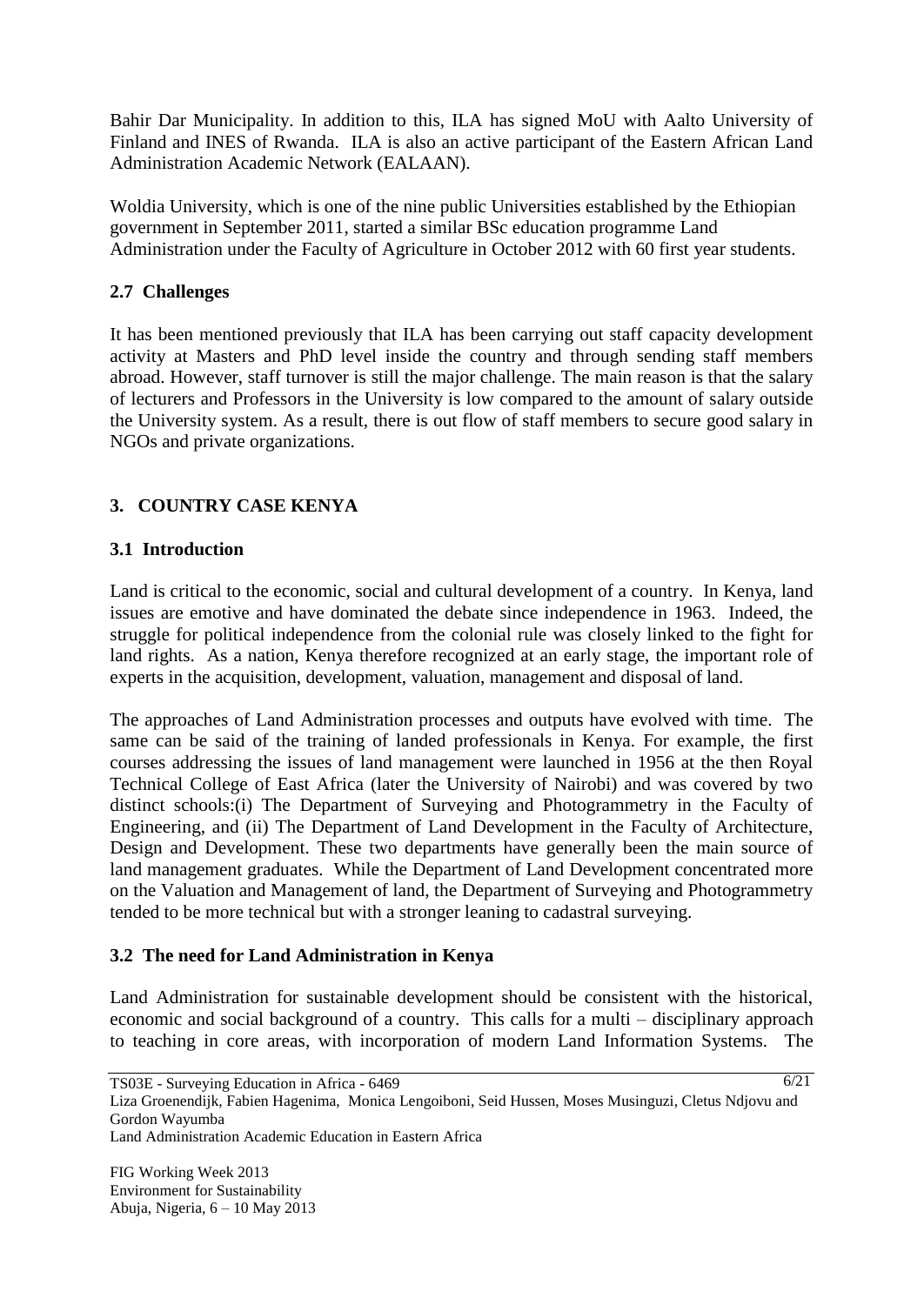education and training in the land sector in Kenya has not critically responded to the needs of the country and has continued to promote specializations at the basic university level. Land Administration as a discipline has largely been ignored in these institutions. This trend is worrying, particularly in Africa, where there is still a considerable need for studies in land management covering land rights and land tenure systems, economics of land use, land laws, surveying and physical planning in a holistic way.

## **3.3 Start and history development of the Land Administration Course**

## 3.3.1 Capacity building at KTH

In recognition of the role of land and land administration in development, the government of Kenya responded by initiating post-graduate training programme at the Royal Institute of Technology (KTH) in Stockholm (Sweden) to prepare a pool of staff who would come back to assist in launching the Bachelors programme in Nairobi. The first batch of four students started their master's programme in Land Management at the KTH in September 2006. In subsequent years (i.e. 2007 and 2008) two more batches of five students (each) also proceeded to the KTH for the Land Management programme. In total, Kenya trained fourteen students at the KTH between 2006 and 2009 before the programme was discontinued. Out of the fourteen students thirteen completed their course and graduated with a master's degree in Land Management and only one student has not graduated up to now.

#### 3.3.2 Development of the first curriculum

The first graduates of the Land Management programme drafted the first curriculum of Land Administration in 2007. It consisted of the following knowledge tracks: the Land Survey Track, the Economics Track, the Law Track and the Land Administration Track. Drafts were adopted by the government of Kenya and discussed in subsequent East Africa Land Administration Lecturers meetings in Stockholm. Each country was expected to retain common areas within all the Land Administration programmes for ease of transfer of credit and exchange of lecturers.

#### **3.4 Programs, students and staff**

#### 3.4.1 BSc Programme in land administration

In Kenya, a five year Bachelor"s Degree programme in Land Administration was launched at the Kenya Polytechnic University College in January 2010. Currently, the course has three different years of students distributed as follows: First Year 23 students, Second Year 15 students, and Third Year 4 students. The low enrolment in third year was due to lack of marketing of the course at the time and many students opted to migrate to other well established courses. However, after better marketing of the course, the numbers increased and currently, there are 40 students waiting to join the programme in January 2013.

Land Administration Academic Education in Eastern Africa

TS03E - Surveying Education in Africa - 6469

Liza Groenendijk, Fabien Hagenima, Monica Lengoiboni, Seid Hussen, Moses Musinguzi, Cletus Ndjovu and Gordon Wayumba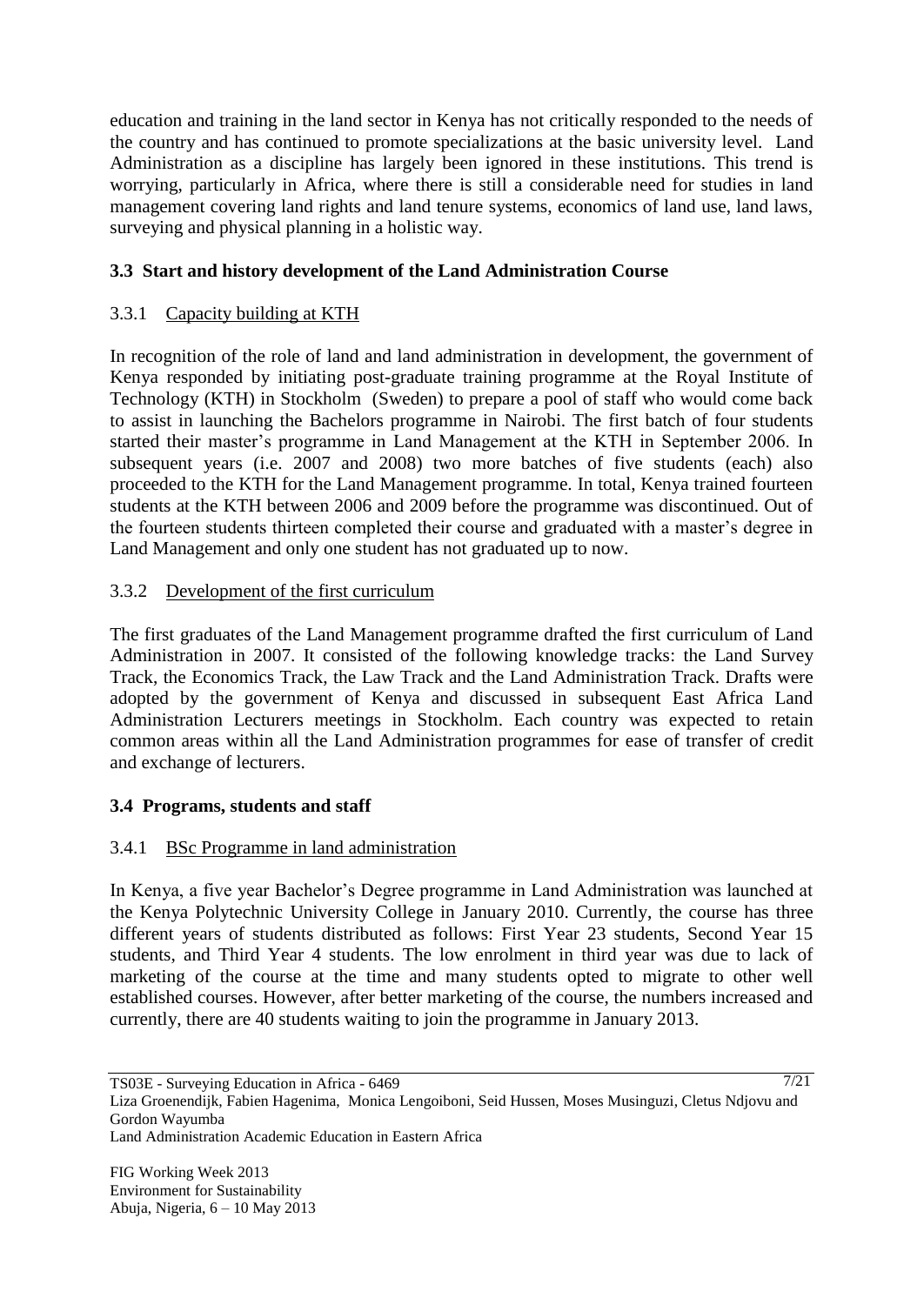## 3.4.2 Towards an MSc Programme in land administration

The department is currently in the process of launching a master's programme in September 2013 and the draft curriculum has been forwarded to the University Senate for consideration.

## 3.4.3 Staffing

The staffing situation for the programme is inadequate at the moment. Currently, only two members of staff are on the permanent basis while the rest are part time. The university has however advertised for more positions for Lecturers in the Land Administration but there are not many people qualified in this area. The other major problem is the availability of more lucrative jobs in the private sector in Kenya which provide better payment than the universities.

#### 3.4.4 Staff development and PhD training

The department is currently running PhD (by thesis) for members of staff as part of staff development. Currently, one of the staff members is at the stage of defence of the PhD thesis while two other members are writing proposals. So far, one of the former graduates of the KTH Land Management programme is currently finalizing his PhD in Land Administration at Otago University in New Zealand.

#### **3.5 Challenges**

Currently, there are two main challenges that militate against efficient implementation of the land administration programmes in Kenya. These are lack of qualified staff and competition from the private sector. In Kenya for example, it is becoming difficult to employ and retain staff qualified in land administration due to the high payments and better facilities offered by the private sector and the para-statal organizations. One other challenge is the migration of staff to greener pastures out of the country as Kenya has a pool of well trained personnel but poorly paid. The government has recently set up a Parliamentary Committee on Remuneration and Salaries of public servants in Kenya and we hope that this committee will recommend competitive terms for Lecturers.

#### **4. COUNTRY CASE RWANDA**

#### **4.1 Country need for land administration education**

Rwanda has a young and fast growing population estimated at 10, 5 million. With a land size area of 26,338 sq. km, Rwanda is the most densely populated country in the Sub-Sahara Africa. As much as 80% of Rwandans depend on land for survival. The high population density exerts many sorts of social and environmental pressures on land. On social issues, land disputes and conflict dominate cases received at the Office of Ombudsman and courts.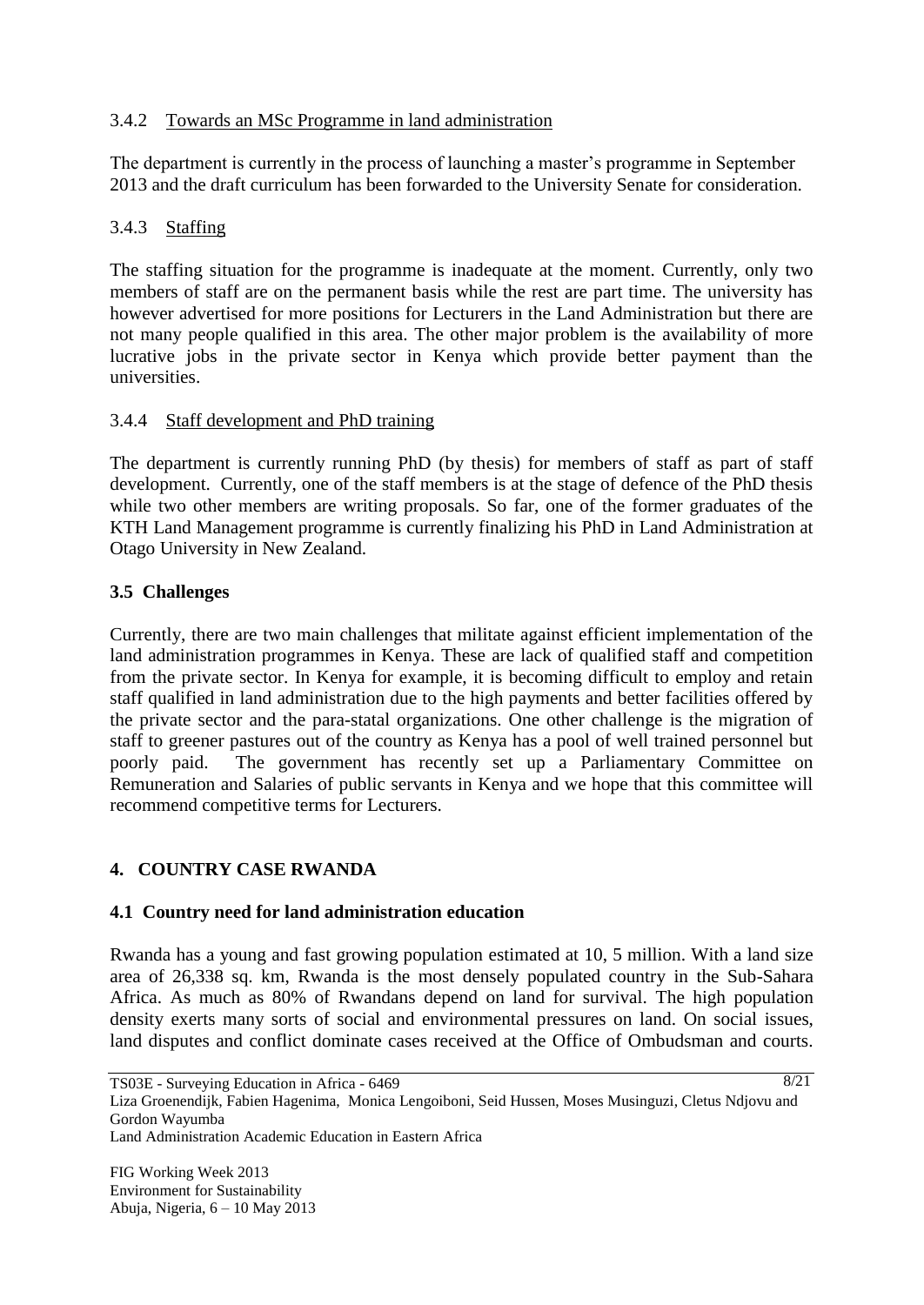Countrywide, about 90% of court cases are related to land.

A series of policies, laws and regulations aimed to reform land tenure have been passed by the Government of Rwanda (GoR) since 1999 in order to alleviate the land problems. Initiatives such as the land policy and the organic land law (2004) drove the concept of new visions and models for designing programs aimed at addressing the problems of tenure and land use. The land reform program was implemented under the Land Tenure Regularisation (LTR) project, through Systematic Land Registration (SLR). The goal of this program is to confer tenure security and minimise land disputes, stimulate land markets, support land use planning and sustainable development.

Amidst the challenges of high population and land scarcity the Government of Rwanda (GoR) has made significant progress since the land reforms program started. Countrywide, the Ministry of Natural Resources (MINIRENA) completed demarcation and adjudication in June 2012, and anticipates issuing titles in all districts by December 2013. The recordation and availability of countrywide land information puts Rwanda in a position to be the most prepared country in Africa to meet future challenges regarding land administration. However, despite the significant progress in land reforms, Rwanda now faces new challenges associated with maintaining and updating of land information; need for qualified and local workforce; equitable access, control and use of land, land use planning, land related conflicts, among others.

## **4.2 Land administration education at INES-Ruhengeri**

#### 4.2.1 Start and development of the land administration curriculum

INES-Ruhengeri is a private higher learning institution based in Musanze District, Northern Province in Rwanda. Created on 17 November 2003, it was motivated by a triple objective: build hope of the despaired society due to war and genocide, be an instrument of unity and reconciliation and contribute to sustainable development of the country and the region. To respond to the challenges of skills gap in addressing land issues, INES instituted a department of Land Survey in August 2010. But it was later on realized that land surveyors alone are not enough to address the issues related to the social, environmental and economic aspects related to land. Another group of professionals were needed: land administrators.

In October 2011 INES-Ruhengeri embarked on the process of establishing a four year BSc course in Land Administration and Management (LAM). During this time senior lecturers from the Kenya Polytechnic University College (KPUC) were invited to INES. KPUC already offered a BSc in Land Administration and could provide a wide range expertise and advice in the development of the BSc program in Rwanda. A series of meetings were further held with the Rwanda Natural Resources Authority (RNRA) - Land and Mapping Department and the Swedish International Development Agency (SIDA). An international stakeholders" conference was conducted in December 2011 to validate and critique the curriculum: more than 80 institutions were represented. The curriculum received further improvements by academic experts in the land administration profession from Nairobi University and INES-

TS03E - Surveying Education in Africa - 6469 Liza Groenendijk, Fabien Hagenima, Monica Lengoiboni, Seid Hussen, Moses Musinguzi, Cletus Ndjovu and Gordon Wayumba Land Administration Academic Education in Eastern Africa 9/21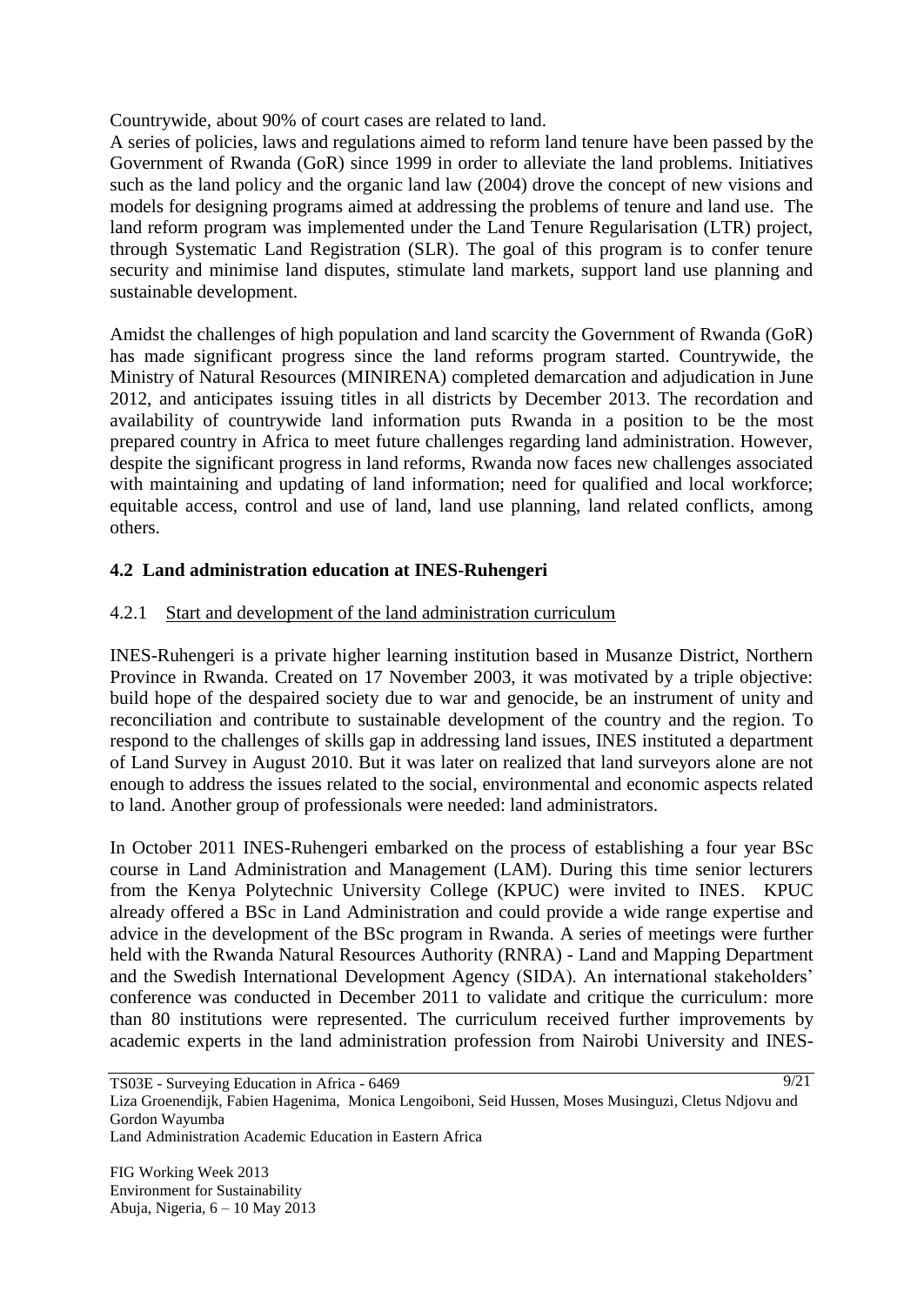Ruhengeri, the UNU School of Land Administration Studies (ITC- University of Twente) and Dutch Kadaster (Netherlands). Finally, the curriculum was presented at the Regional Workshop for Eastern Africa Land Administration Academic Network (EALAAN) in Kampala, Uganda in July 2012 for further critique and approval. The department of LAM which is the first of its kind in Rwanda – opened its doors in September 2012 to offer a BSc in Land Administration and Management.

## 4.2.3. Students and staff

The Program of Land Administration and Management consist of 40 first year students enrolled in September 2012. The total Number of staff: two. One specialized in land administration (cadastre and tenure systems) and one on land use & planning. There is collaboration through staff sharing with other departments such as Land Survey.

#### 4.2.4. Related programs at INES

A sister department of Land Survey also exists, where the following diploma and bachelor"s programs are offered: Bachelor degree in land Survey - 5 Years programme aiming at generating professional surveyors who ready to participate in land related projects elaboration and implementation; Advanced Diploma - 3 Years program aiming at generating field survey technicians to be deployed directly on the field; Certificate in land Survey - a two years programme aims at generating professional surveyors who are ready to participate in land related projects elaboration and implementation.

#### **4.3 Support and partnerships**

Memorandums of Understandings (MoU"s) and Memberships in relation to Land Administration education have been signed with Leiden University - Netherlands (MoU); Bahir Dar University – Ethiopia (MoU); and FIG Academic Membership. A MoU with ITC (University of Twente, Netherlands) is in the formulation process. INES joined the East Africa Land Administration Academic Network (EALAAN) in 2012.

#### **4.4 Challenges and ambitions**

A main challenge in the Land Administration and Management department is the shortage of staff. Currently, vacancy announcements have been circulated within Rwanda, within the Eastern Africa Land Administration Network and through the FIG website. Recruitment process is on-going.

A future ambition of the Land Administration and Management Education program is to expand the program and include evening and weekend classes, MSc programs, and research. The department is putting importance on networking and collaboration with partners in the Land Administration domain within and outside of Rwanda. Participation in the Eastern Africa Land Administration Academic Network is seen one of the ways to achieve this.

TS03E - Surveying Education in Africa - 6469 Liza Groenendijk, Fabien Hagenima, Monica Lengoiboni, Seid Hussen, Moses Musinguzi, Cletus Ndjovu and Gordon Wayumba Land Administration Academic Education in Eastern Africa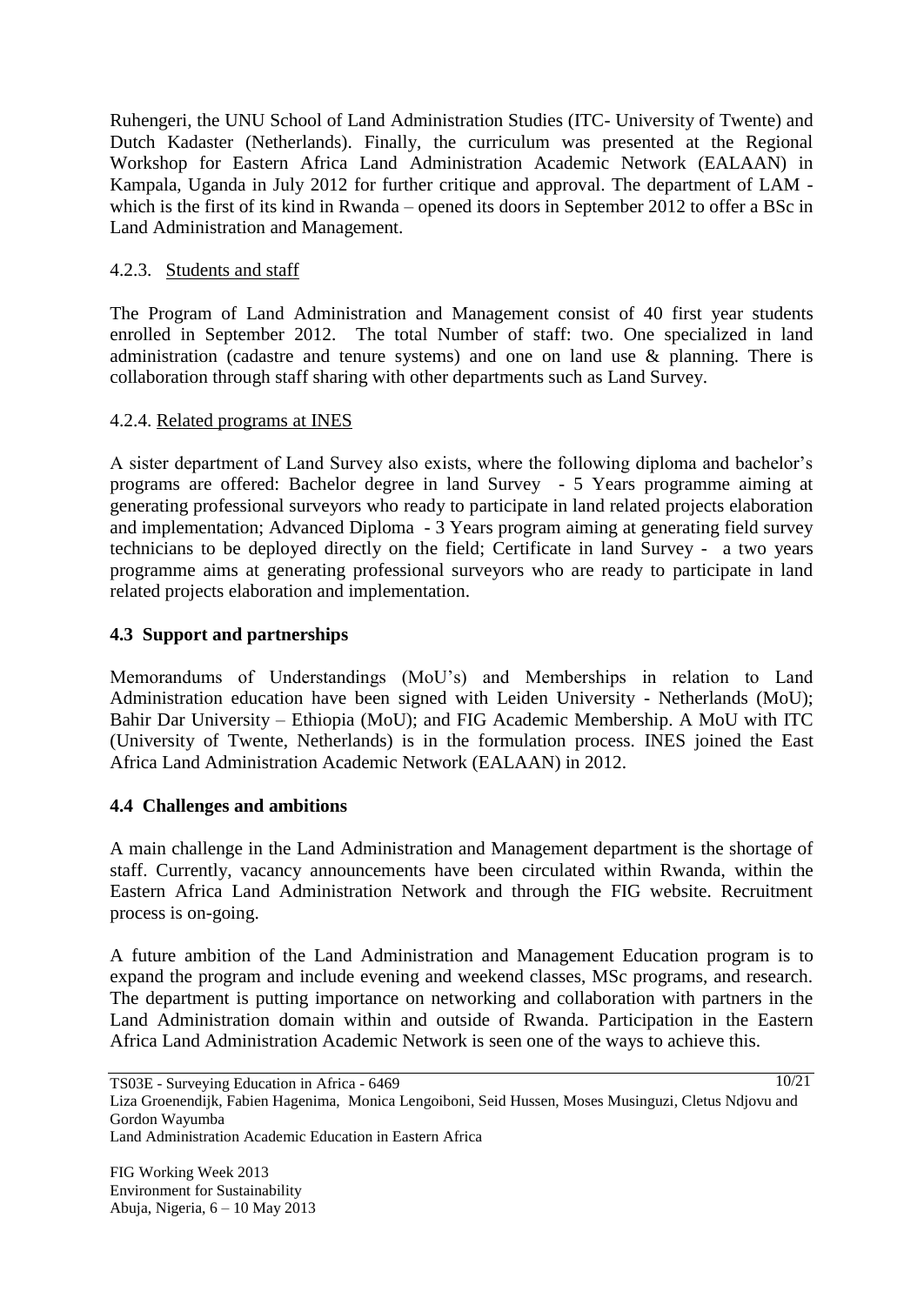# **5. COUNTRY CASE TANZANIA**

## **5.1 Land administration academic education**

## 5.1.1. Ardhi University and land administration

Ardhi University (ARU) in Dar es Salaam has a respected reputation when it comes to land administration issues in Tanzania and in the Eastern Africa region. The history of ARU dates back to 1956 when its earliest predecessor was established as the Surveying Training School offering land surveying courses at technician level. In 1974, Ardhi Institute was made a parastatal organization and gradually the range of courses was broadened. In 1996 the Ardhi Institute became a constituent College of the University of Dar es Salaam and became known under the name University College of Lands and Architectural Studies (UCLAS). In March 2007 UCLAS ceased to exist and Ardhi University has been approved as an independent University.

Since 2009 ARUand the UNU School of Land Administration Studies have been working together on capacity development in Land Administration to fulfil the severe need for capacity building in Land Administration in Eastern Africa. This has resulted in the creation of a Land Administration Unit (LAU) to coordinate education, training and research in Land Administration at ARU. The following institutes contribute to the LAU: School of Real Estate Studies, School of Urban and Regional Planning, School of Geo-spatial Sciences and Technology and the Institute of Human Settlement Studies (IHSS). Ardhi University been identified as an Academic Partner for the UNU-ITC School of LAS for the Eastern Africa region.

#### 5.1.2. Bachelor program in land administration

ARU has developed a Bachelor course on Land Administration in cooperation with the three other universities who took part in the SIDA supported training in Land Management at KTH. The curriculum has been developed together with Bahir Dar University (Ethiopia), Kenya Polytechnic University College (Kenya) and Makerere University (Uganda).

#### 5.1.3. Post Graduate Degree program in land administration

A proposal for a Joint Postgraduate course (PGD) in Land Administration has been developed together with the UNU School of Land Administration Studies. This course is intended to become an MSc in Land Administration after some years when research capacity has been developed. The development of a Post Graduate Diploma course at ARU would fit neatly to the BSc program being developed in support of KTH as it creates a regional option for postgraduate studies that follows on the BSc course. Although curricula for land administration education at BSc and Post Graduate Degree level are being developed at ARU, these courses have not yet started due to various reasons.

TS03E - Surveying Education in Africa - 6469 Liza Groenendijk, Fabien Hagenima, Monica Lengoiboni, Seid Hussen, Moses Musinguzi, Cletus Ndjovu and Gordon Wayumba Land Administration Academic Education in Eastern Africa 11/21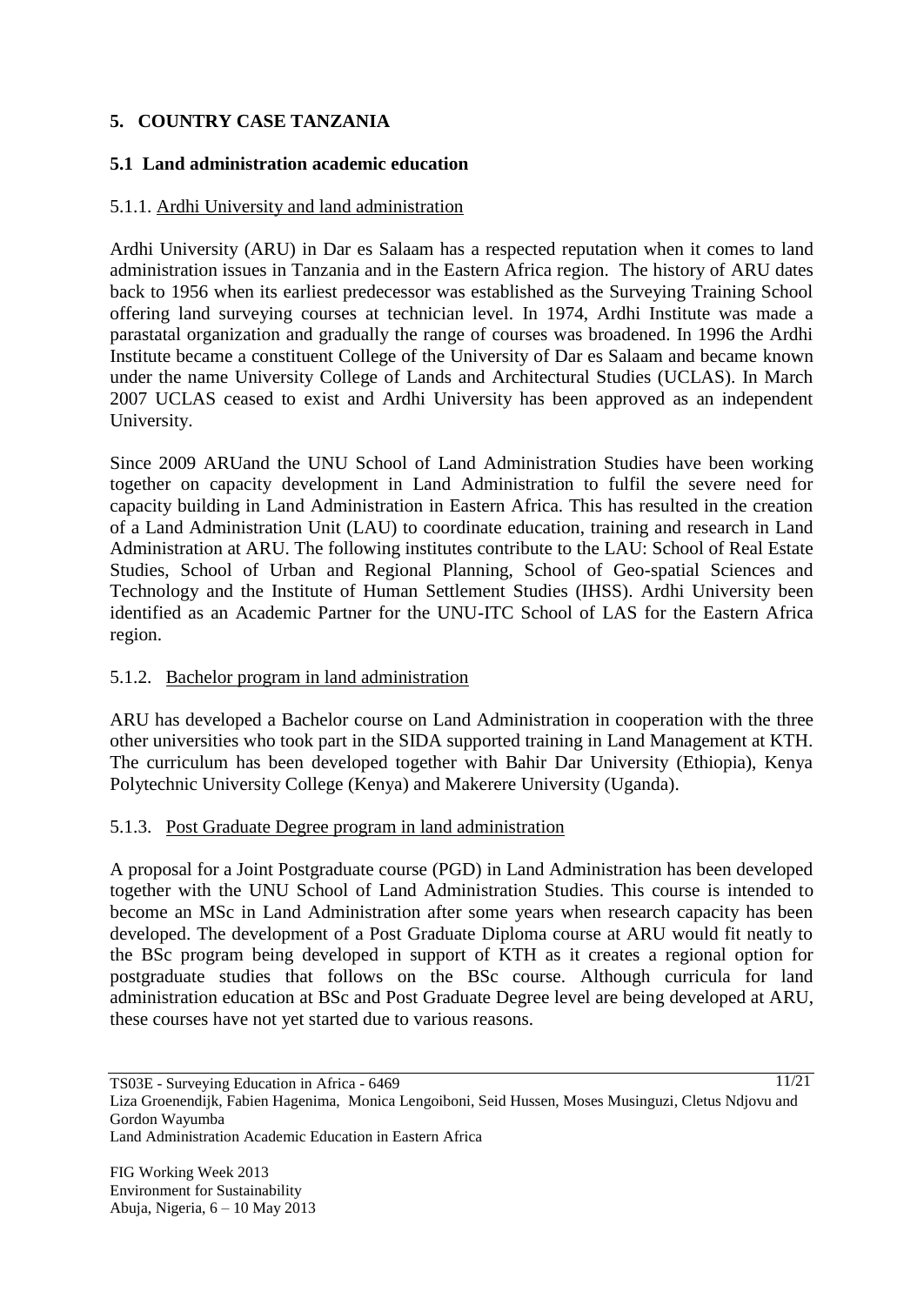## **5.2 Support and partnerships**

Staff members from Ardhi University are active contributors to the Eastern Africa Land Administration Academic network. Ardhi University has played an important role in in the development a Diploma course in Land Administration at the National University of Rwanda (NUR).

# **6. COUNTRY CASE UGANDA**

## **6.1 Country need for land administration education**

Uganda is predominantly an agricultural country with more than 80% of the population living in rural areas. Therefore, the majority of the population derive their livelihood from land by growing crops for home consumption or as a source of income. Land matters are very sensitive because they do not only affect people"s livelihoods but also in many cases touch on people"s cultural beliefs.

In 1995, the Ugandan Parliament passed a new constitution that among others, vested the land in the hands of Ugandans, with a key phrase "Land belongs to the people". The constitution further provided for decentralisation of land management functions. Consequently the Local Government Act (1997) and the Land Act (1998) empowered local governments to manage land under their jurisdictions. The land institutions at local government level introduced by the constitution and the above Acts are: 1) the District Land Board, 2) the District Land Office, 3) the Land Tribunal, 4) the office of the Recorder and 5) the Area Land Committee (at sub county level).

There is a requirement in the Land Act (1998) for members of the above institutions to have technical knowledge and skills in land matters at various levels. This requirement has not been practically realised due to lack of professionals in land administration.

The Ministry of Lands Housing and Urban Development is equally in shortage of professional staff in land administration. The key positions of Land Registrars, Land Officers are occupies by lawyers and social scientists. These professionals lack adequate grounding in land administration and hence may encounter a lot of difficulties in their work. Other institutions in need of land administrators include the Uganda Investment Authority, Land related NGOs, banks and real estate companies.

In Uganda, there is no institution that offers training in land administration and this has affected the country"s capacity to handle land matters

# **6.2 Historical development of land administration in Uganda**

Land Administration in Uganda has been shaped to a large extent by the power and land

TS03E - Surveying Education in Africa - 6469 Liza Groenendijk, Fabien Hagenima, Monica Lengoiboni, Seid Hussen, Moses Musinguzi, Cletus Ndjovu and Gordon Wayumba Land Administration Academic Education in Eastern Africa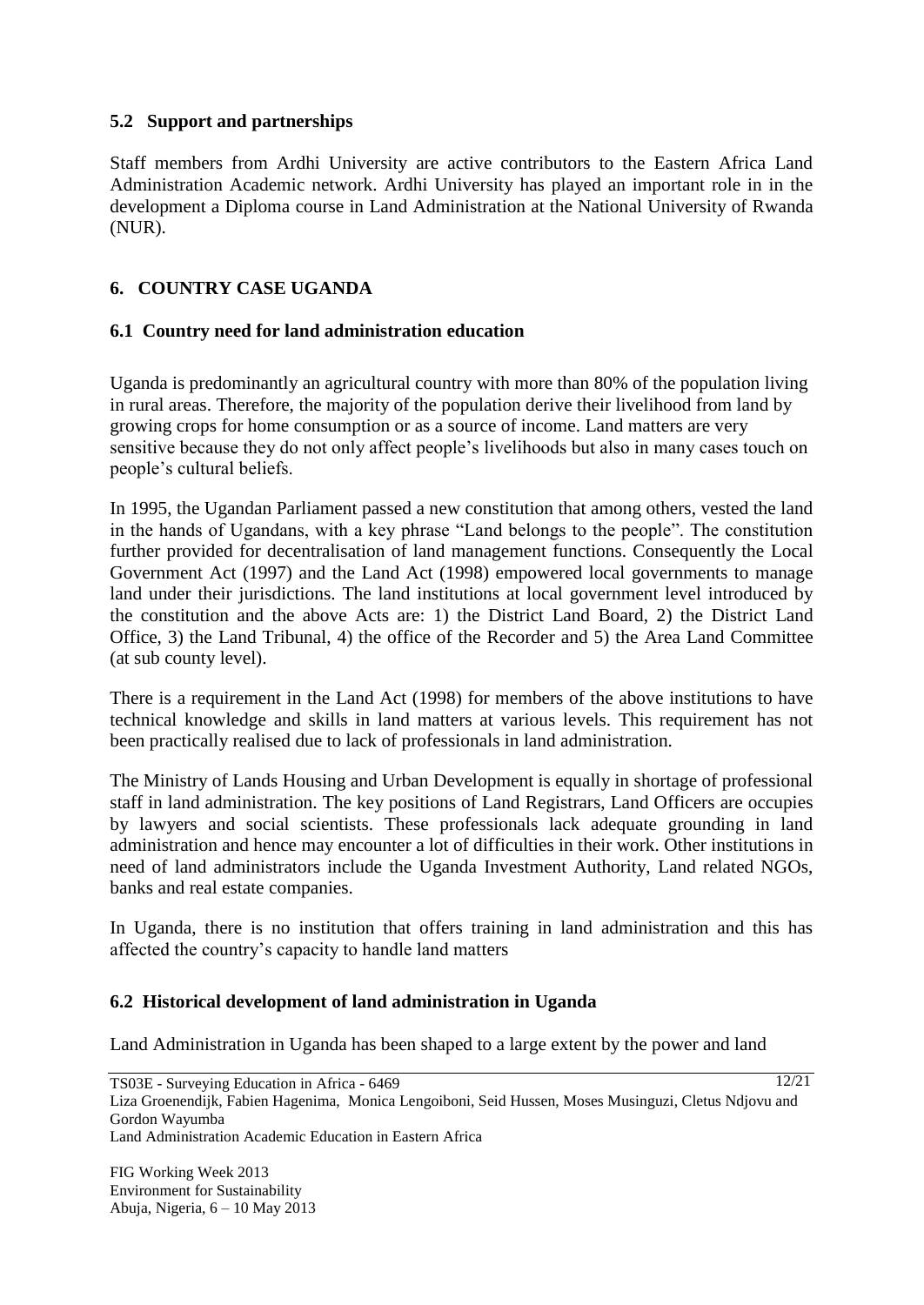sharing agreements signed between the colonialists and the local kingdoms. The notable of them was the Buganda Agreement of 1900, where land was divided between the king of Buganda, his subjects, religious/academic institutions and the colonial government. The colonial government used land as a tool to ease its own administration and winning influence over the colony. When Uganda got independence 1962, the new government only assumed the position of the colonial government and nothing changed in terms of land policies for empowering users of land. For example, the Public Lands Act 1967 upheld the status quo and recognised the freehold tenure, the Leasehold tenure and the Mailo tenure. In 1975, the new dictatorship government headed by President Idd Amin, under the Land Reform Decree abolished all tenure systems and converted them into leasehold. However, operationalization of the decree met a lot of resistance and technical problems. The situation was reversed in 1995 when a new constitution was passed.

The Ugandan constitution of 1995 recognises the following four types of land tenure systems: 1) freehold tenure – where land is held in perpetuity and was based on the British fee simple; 2) leasehold tenure - where land is held for a specified period of time subject to certain conditions, 3) Mailo tenure – where land is held in perpetuity but subject to the interest of tenants (bibanja holders); tenants are protected by the law as long as they are able to pay a token (not commercial in nature) to the landlord, and 4) customary tenure – where land is held in accordance with the customs of the area; most of the land in Uganda is under this tenure system.

#### **6.3 Land administration education**

#### 6.3.1 Masters program

The Department of Geomatics and Land Management of Makerere University (MKU) is currently developing a Masters level course in Land Administration. The Land Administration programme seeks to contribute towards addressing problems in the land sector by producing highly trained Land administrators in large numbers. The Land Administrators will take duties of land administrators, which are currently being handled by lawyers, surveyors and social scientists. The Programme will be offered initially at Masters Level to target the various officers who have been practicing without the required qualifications. The course is intended to start in 2013. Initially MKU was developing a BSc curriculum in Land Administration; however a Master's program in Land Administration fitted better the university's portfolio and the need of the country.

# 6.3.2 Students and staff

The target students are professionals working in the Ministry of Lands Housing and Urban Development as well as in local governments. Currently, there are 112 local governments at district level and over 900 local governments at sub-county level. For admission to the programme, prospective students will meet the general requirements of MKUand have qualifications and experience in any land related field such as land surveying, valuation, real estate management and land law.

TS03E - Surveying Education in Africa - 6469 Liza Groenendijk, Fabien Hagenima, Monica Lengoiboni, Seid Hussen, Moses Musinguzi, Cletus Ndjovu and Gordon Wayumba Land Administration Academic Education in Eastern Africa 13/21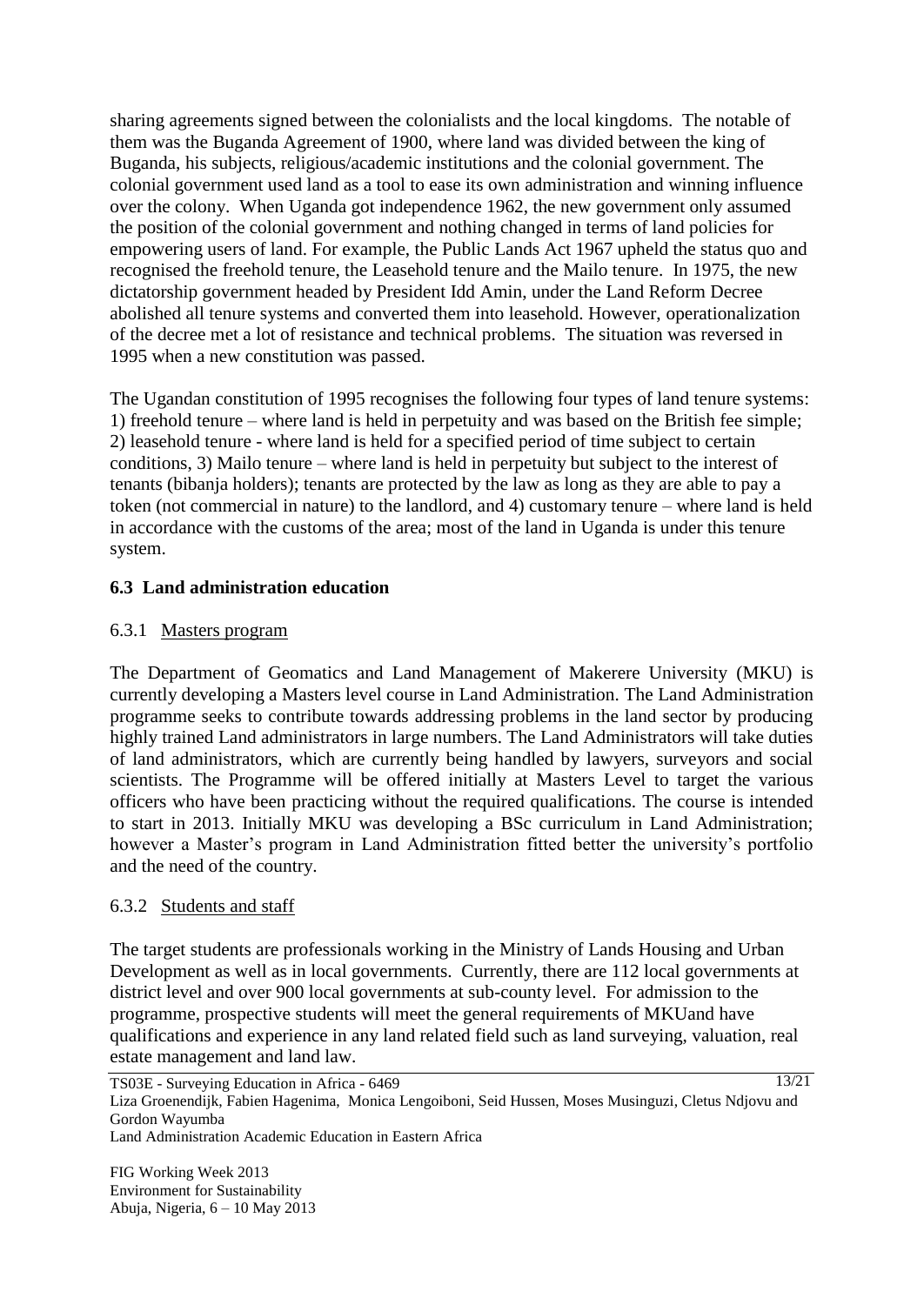The programme will essentially be run by staff from the Department of Geomatics and Land Management. Furthermore, a number of staff acquired Land Administration qualifications from KTH in Sweden through SIDA supported programme. Although most of these are employed by the industry, they will be co-opted as part-time lecturers.

#### **6.4. Support and partnerships**

All Masters Programmes at MKU are private programmes. The Land Administration programme will be funded through fees paid by private students. The Programme will benefit from our current partnerships with the Eastern Africa Land Administration Academic Network, KTH and UNU School of Land Administration Studies (University of Twente). The Ministry of Land Housing and Urban Development will also be a key partner.

# **7. LAND ADMINISTRATION CURRICULA - COMPARISONS OF PROGRAMS**

## **7.1 Overview and comparison of programs**

The aim of this comparative analysis is to give an overview of subjects offered within the Land Administration BSc, MSc and PGD programmes in Eastern African Universities. Therefore the Land Administration curricula were examined based on the subjects offered. Areas of emphasis or focus within curricula are assessed and compared. Curricula from Ethiopia, Kenya, Rwanda, Uganda and Tanzania are considered in this study. This comparative analysis builds on an earlier comparative analysis of the curricula carried out by Prof Hans Mattson of KTH, Sweden – in 2010.

#### **7.2. Methodology**

For the comparative analysis subjects have been organised in 'tracks', or main disciplines. The tracks system is borrowed from the curricula of Bahir Dar University (BDU) and INES-Ruhengeri University which categorize their subjects in to five tracks: basic track, surveying/geomatics track, economics track, and law and land administration tracks. For the purpose of the comparative analysis, three additional tracks are added i.e. property formation and registration, land information system and Thesis tracks.

The comparison is made with the help of an MS Excel table. All proposed subjects from all the curricula are sorted under the eight tracks. In this way, check is made whether every track is covered and then to what extent. This helped us derive the areas of focus/emphasis for each curriculum.

#### **7.3. Description of tracks**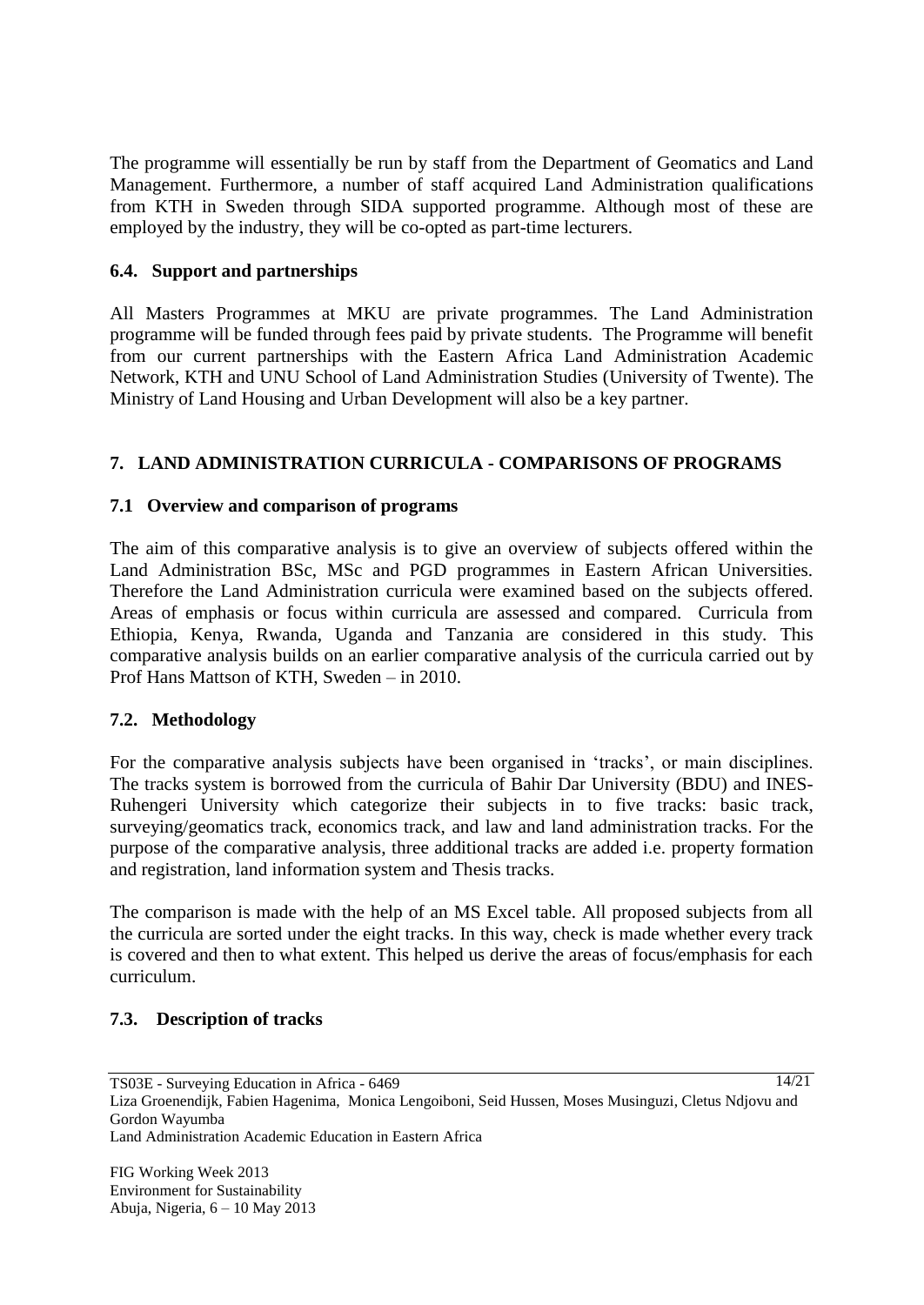The following main disciplines or tracks can be recognized in the land administration programs:

- 1. *Basic track* contains subjects (mainly basic courses e.g. mathematics, philosophy, anthropology, computer skills, statistics, etc.) that are needed for the understanding of other subjects in the program.
- 2. *Law track* for understanding general legal rules as well as legal rules related to ownership, lease and mortgage transactions e.g. property law, land law, civil and public law, conveyance law.
- 3. *Property formation and registration track:* for the understanding of subdivision, amalgamation, real allotment, definition of property boundaries; surveying and land registration. Registration part is related to land, cadastre and property registers.
- 4. *Surveying track* for subjects related to measurement of areas, e.g. for subdivision work but also map production used for planning documents.
- 5. *Land use; land management or advanced land administration track:* for the understanding of rules related to changes of land use. This track contains courses for changing entire complexes of land related rights with the support of complicated procedures, e.g. land policies, land consolidation, land readjustment in urban areas, irrigation projects related to land consolidation, but also for the understanding of projects and procedures related to development of rights for infrastructure and for creation and management of common rights
- 6. *Economic track* for management of valuation for tax assessment, expropriation etc. (supporting all arrows in fig. 1)
- 7. *Land Information System (LIS) track:* LIS systems contain attribute data about property but also information about cadastral maps. This has major focus on IT and database related courses. It is important to note that this is not the same as GIS.
- 8. *Thesis track* is related to writing the BSc thesis or projects

In reality it is difficult to look into the actual content of the proposed courses. For this reason it is remarked that it was difficult to classify some subjects. For example, a "Cadastre and Registration' course falls within the 'Property formation' and 'Surveying' tracks. In reality, some subjects falling in to two categories probably do not change the general picture.

#### **7.4 Results**

The following sections present the results of the comparative analysis. The results are divided into two:

- 1) Overview of BSc programs
- 2) Overview of MSc and PGD programs

Figure 1: Overview of distribution of subject areas in the BSc Programs from Ethiopia (BDU), Kenya (KPUC) and Rwanda (INES).

15/21

Liza Groenendijk, Fabien Hagenima, Monica Lengoiboni, Seid Hussen, Moses Musinguzi, Cletus Ndjovu and Gordon Wayumba

Land Administration Academic Education in Eastern Africa

TS03E - Surveying Education in Africa - 6469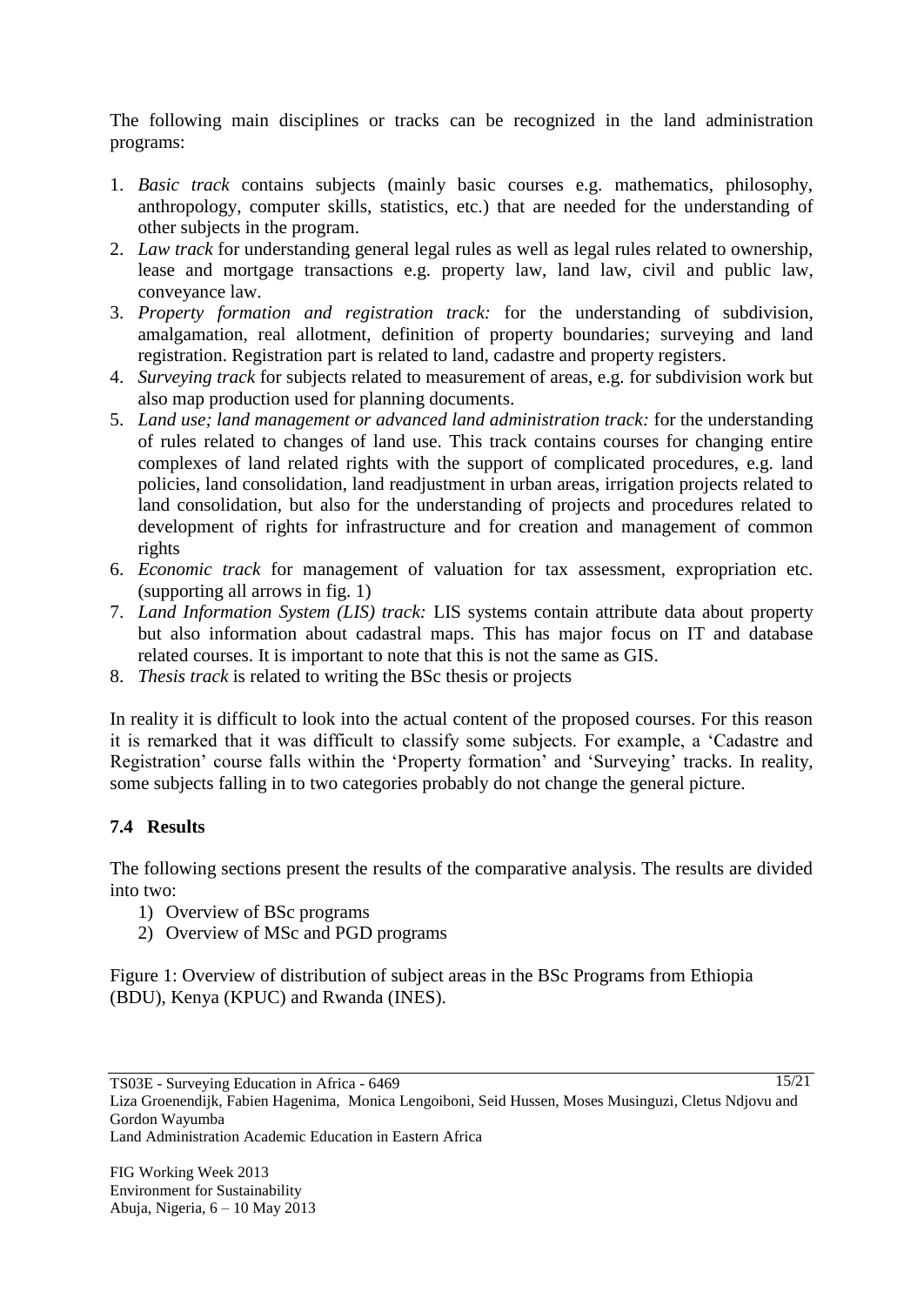

\*\*Numbers in the tables represent the number of subjects offered within each "track"

| Ardhi University - Tanzania |
|-----------------------------|
| <b>■ INES - Rwanda</b>      |
| Kenya Polytechnic - Kenya   |
| Bahir Dar Univ - Ethiopia   |

Results of the comparative analysis from three universities show that the distribution of courses within the given tracks is relatively identical between the universities. According to Figure 1, the more or less equal distribution of subjects is to be expected because the curricula of BDU and KPUC were developed about the same time with the assistance of KTH Sweden. INES" curriculum was developed a little later (2011-12) in close collaboration with BDU and KPUC. Results from Ardhi University (ARU) are missing as the curriculum is still under development.

While the programmes at BDU and INES run for four years, the BSc program at KPUC lasts five years. The emphasis on the Basic, Land Management and Thesis tracks at KPCU may explain the difference in the program duration. All universities offer the BSc program on fulltime basis.

Figure 2: Overview of distribution of subject areas in the Masters and Post Graduate Programs from Ethiopia, Uganda and Rwanda:

TS03E - Surveying Education in Africa - 6469 Liza Groenendijk, Fabien Hagenima, Monica Lengoiboni, Seid Hussen, Moses Musinguzi, Cletus Ndjovu and Gordon Wayumba Land Administration Academic Education in Eastern Africa 16/21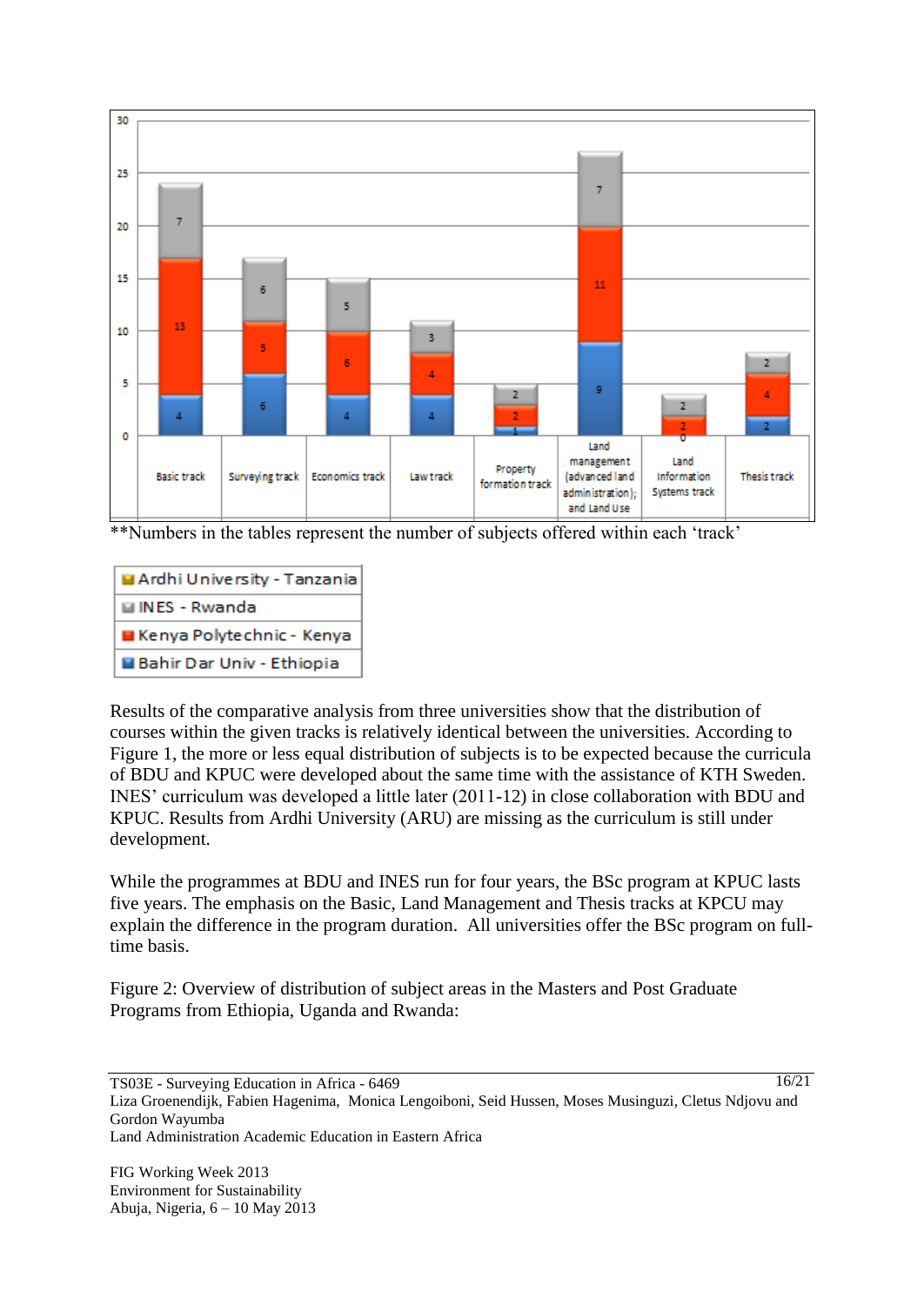

\*\*Numbers in the tables represent the number of subjects offered within each "track"

| ARU-PGD: Curiculum in Development                    |
|------------------------------------------------------|
| INUR-PGD (Post Graduate Diploma)                     |
| <b>■ MKU-Focus: MSc Courses&amp;Project</b>          |
| MKU-Focus: MSc Research                              |
| Kenya Polytechnic - - PGD (Post Graduate<br>Diploma) |
| <b>BDU-Focus: Real Property Valuation</b>            |
| <b>B</b> BDU-Focus: Real Property Law                |
| <b>BDU-Focus: Land Information Mgt Systems</b>       |

Figure 2 should be read as follows:

- The shades of BLUE refer to MSc program at Bahir Dar University (BDU).
	- o Bahir Dar has three options in its MSc program, i.e. focusing on
		- i. Land Information Management
		- ii. Real property law and
		- iii. Real property valuation
- Shades of GREEN refer to MSc program at Makerere University (MKU).

TS03E - Surveying Education in Africa - 6469

Liza Groenendijk, Fabien Hagenima, Monica Lengoiboni, Seid Hussen, Moses Musinguzi, Cletus Ndjovu and Gordon Wayumba

Land Administration Academic Education in Eastern Africa

FIG Working Week 2013 Environment for Sustainability Abuja, Nigeria, 6 – 10 May 2013 17/21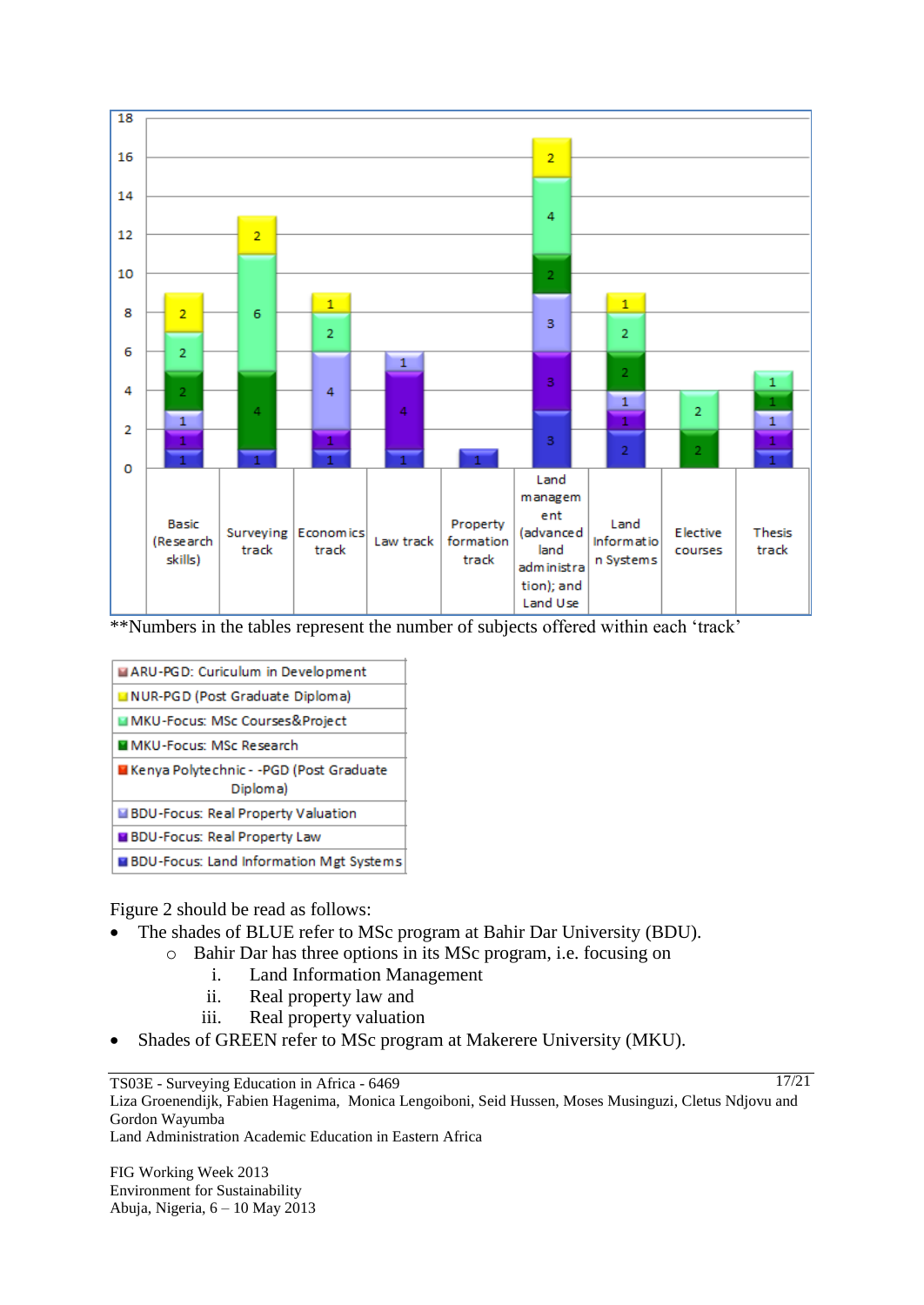- o MKU has two options in its MSc program
	- i. MSc including research and
	- ii. MSc without Research mainly courses and project oriented.
- Yellow represents PGD program at National University of Rwanda (NUR)

Figure 2 presents results of three out of five universities: KPCU is in the process of developing a master's curriculum (MSc) and ARU in the process of developing a PGD curriculum. They are therefore excluded in this analysis. BDU has started its MSc program in early 2013; MKU and NUR anticipate starting their MSc or PGD programs later in 2013.

Concerning the MSc and PGD programs specialisation is taking place. BDU pays more emphasis on law, economics and land information management – depending on the specialization option. MKU and NUR pay more emphasis on surveying and land management tracks, and no attention to law and property formation tracks. MKU is particularly very strongly focused on the surveying tracks. NUR lacks representation in the Thesis track.

In summary it can be observed that the bachelor's programs in land administration at BDU, KPCU and INES are quite similar in nature and are covering a broad spectrum of land administration subjects. The MSc and PGD programs, however, tend to be more specialised and with different orientations in the different universities.

#### **8. THE EASTERN AFRICA LAND ADMINISTRATION ACADEMIC NETWORK**

Funded by SIDA, KTH has been supporting the development of national Bachelor of Science Programmes in Land Administration at four universities in Eastern Africa: Bahir Dar University (Ethiopia), Kenya Polytechnic University College (Kenya), Ardhi University (Tanzania) and Makerere University (Uganda). When in 2010 the SIDA capacity building program ended, the four universities involved decided to continue to work together in order to harmonise their BSc programs. This marked the beginning of a regional network of universities in Eastern Africa offering academic education in Land Administration: the Eastern Africa Land Administration Academic Network (EALAAN).

In the meantime EALAAN has grown and now includes also INES Ruhengeri, Rwanda, the National University (NUR) of Rwanda, and the Regional Center for Mapping of Resources for Development (RCMRD) in Kenya. Other countries that are expected to join the network soon are South Sudan, Burundi, Somalia and Eritrea. The network has broadened its focus to include Post Graduate Diploma (PGD), MSc programs and vocational training in land administration.

The members of the Eastern Africa Land Administration Academic Network (EALAAN) meet each other once a year during a two day workshop. Each year another university takes the lead in the network and is responsible for organising the workshop. The first workshop was organised in Nairobi by KPUC (2010), followed by Ethiopia, BDU, in 2011 and in

TS03E - Surveying Education in Africa - 6469 Liza Groenendijk, Fabien Hagenima, Monica Lengoiboni, Seid Hussen, Moses Musinguzi, Cletus Ndjovu and Gordon Wayumba Land Administration Academic Education in Eastern Africa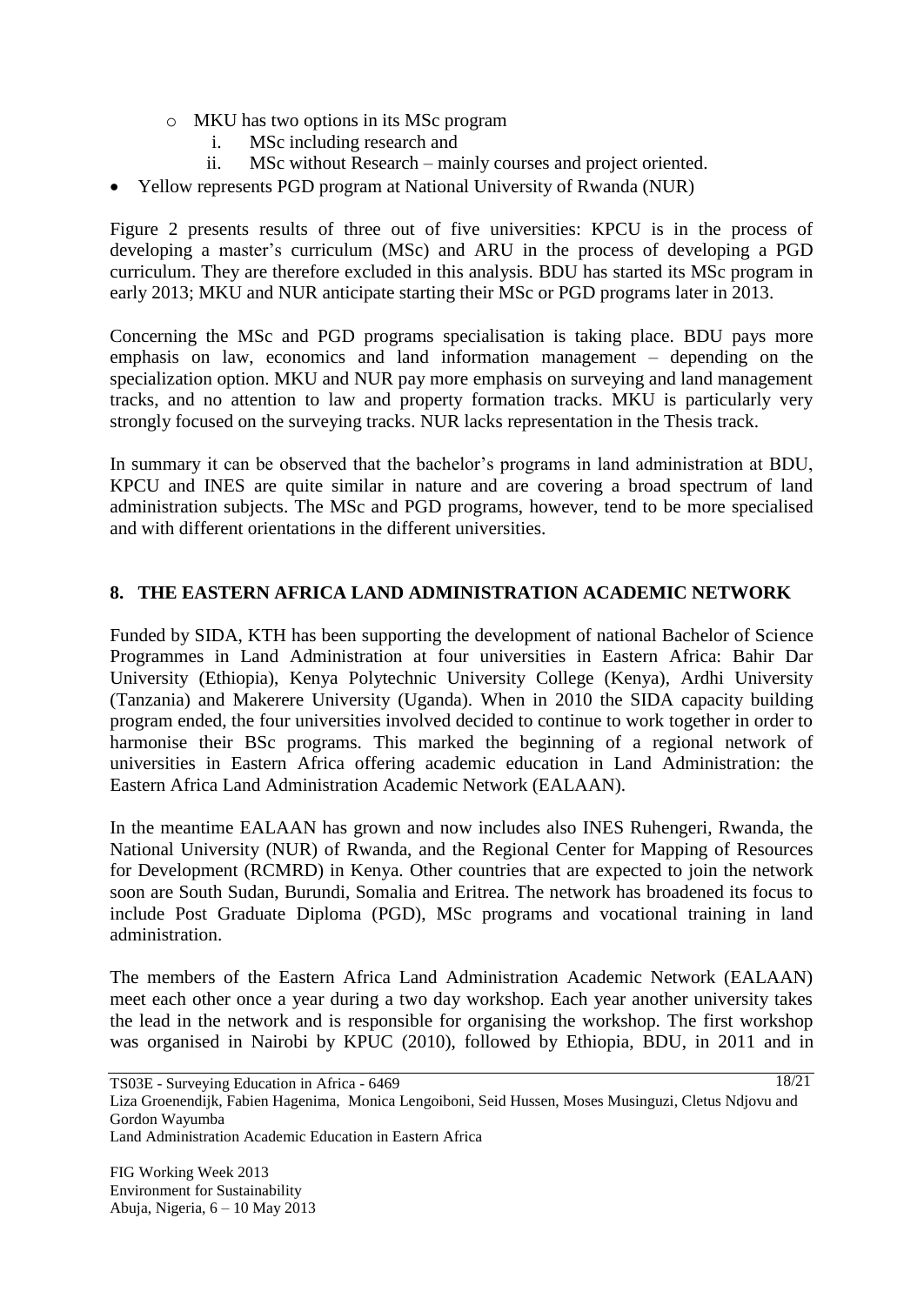Kampala by MKU in 2012. The network aims to support its members in the further development of their curricula, exchange of specialist staff and sharing of educational resources. It is further working on a regional scientific Journal and the development of a Compendium of Land Administration Practice in Eastern Africa.

With the growth of the network, both in number of countries and in scope of activities, formalisation of the network is one of the main issues for the next workshop meeting being organised by INES-Ruhengeri and the NUR in Rwanda in July 2013.

The Eastern Africa Land Administration Academic Network is has strong links with European Universities in particular KTH in Sweden, the UNU School of Land Administration Studies at ITC (the Netherlands) and Munich Technical University (TUM) in Germany. Other European universities with close relations with Eastern African universities include Aalborg (Denmark) and Aalto (Finland) (see figure 3).



Figure 3 The Eastern Africa Land Administration Network (EALAAN) and its relation with a network of European universities in Land Administration.

TS03E - Surveying Education in Africa - 6469 Liza Groenendijk, Fabien Hagenima, Monica Lengoiboni, Seid Hussen, Moses Musinguzi, Cletus Ndjovu and Gordon Wayumba Land Administration Academic Education in Eastern Africa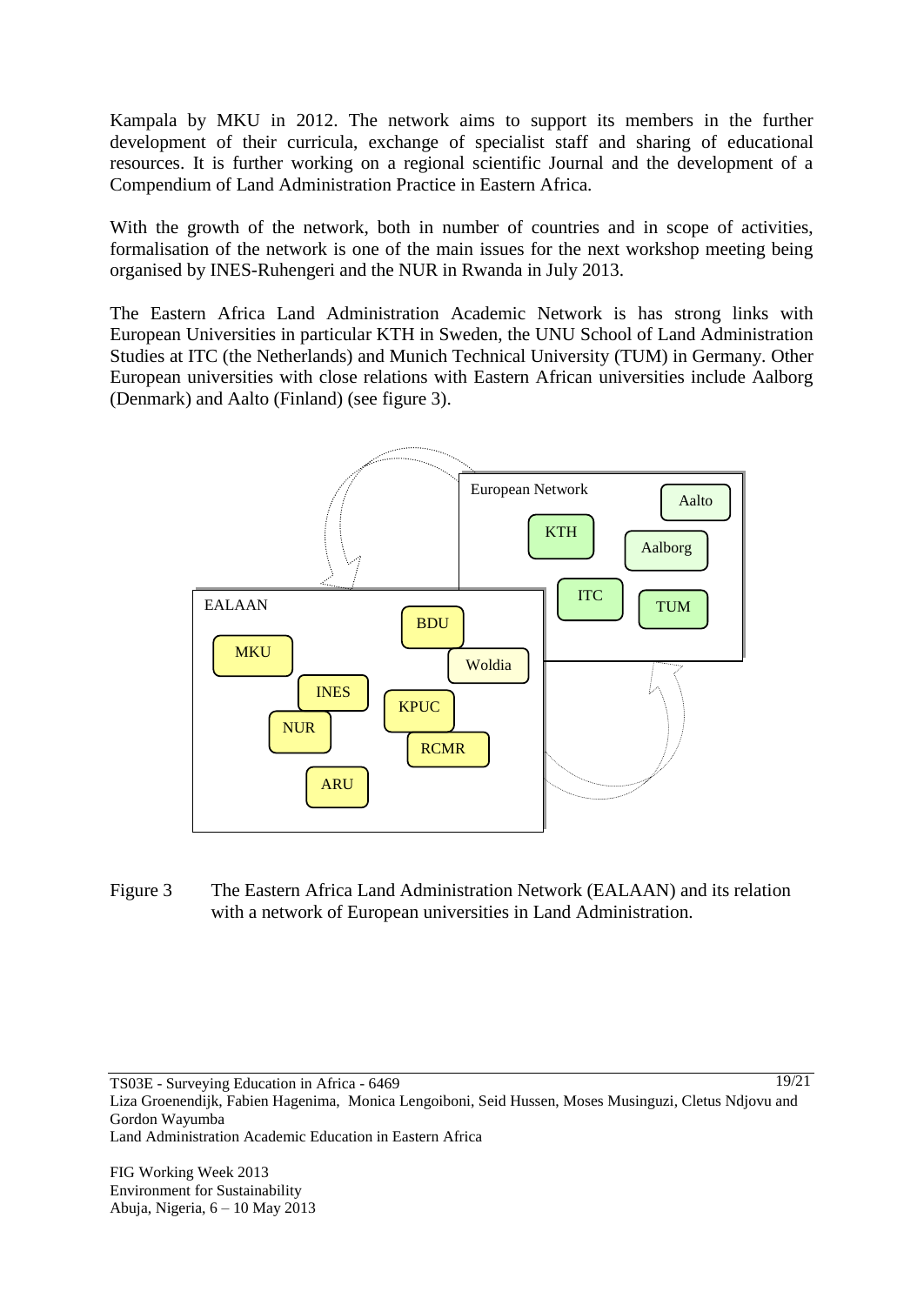#### **BIOGRAPHICAL NOTES**

**Liza Groenendijk** is lecturer at the UNU School for Land Administration Studies, of the Faculty of Geo-information Science and Earth Observation (ITC) of the University of Twente, Enschede, The Netherlands. She holds a degree in Tropical Forestry from Wageningen University, The Netherlands. She is currently working on her PhD research concerning student"s professional knowledge in land administration academic education. Since October 2006 she is a member of FIG Commission 2 - on Professional Education.

**Monica Lengoiboni** is a lecturer in Land Administration studies at INES-Ruhengeri in Rwanda. She holds a PhD degree in land administration from ITC in collaboration with Wageningen University in the Netherlands. Her PhD research assesses how pastoral land use could be supported in the formal land administration system by instituting spatiotemporal land rights. She has also contributed in the development and testing of the Social Tenure Domain Model (STDM) – a pro poor land registration tool being pioneered by UN-Habitat. Prior to her PhD studies and lecturing in Rwanda, she worked with the Dutch Kadaster (Kadaster International) in the Netherlands.

**Mr. Seid Hussen** holds an MSc Degree in Land Management from KTH, Sweden and BA Degree in Economics from Makalle University, Ethiopia. Since 2004 he has taught in the department of Economics and in the Institute of Land Administration at BDU. He has served as head of Economics Department, Secretariat of Institutional Transformation Office, Deputy Director and Director of the Institute of Land Administration at BDU, Treasurer of Ethiopian Land Administration Professional Association. Currently he is Vice President for Academic and Research of Woldia University (a newly established public University) in Ethiopia.

**Dr. Musinguzi Moses** is a Land Surveyor with research interests in Land Information Systems and Spatial Data Infrastructures. He holds a bachelor"s degree in Land Surveying from Makerere University, a Master"s degree in Geographical information System from Nottingham University (UK) and a PhD in geo-informatics undertaken as sandwich between Uppsala University in Sweden and Makerere University in Uganda. He is currently the chairman of the Department of Geomatics and Land Management (Formerly Department of Surveying) at Makerere University in Uganda. Dr. Musinguzi Moses is secretary to the working group for the establishment of a Land Information System in Uganda.

**Gordon Wayumba** is Senior Lecturer in Cadastral Surveying and Land Administration at the Kenya Polytechnic University College, Nairobi. He holds a Bachelor"s degree in Land Surveying from the University of Nairobi (1976), a Master's Degree in Remote Sensing and Photogrammetric Studies from Cornell University (USA), 1982 and is currently finalizing his PhD in the area of the "Evaluation of the Cadastral System in Kenya and a Proposal for its Modernization, and the Application of Geospatial Technologies". Mr Wayumba is a Member of the Institution of Surveyors of Kenya (MIAK), a Certified Land Surveyors of East Africa (CLS) and a practising Licensed Surveyor in Kenya.

TS03E - Surveying Education in Africa - 6469 Liza Groenendijk, Fabien Hagenima, Monica Lengoiboni, Seid Hussen, Moses Musinguzi, Cletus Ndjovu and Gordon Wayumba Land Administration Academic Education in Eastern Africa  $20/21$